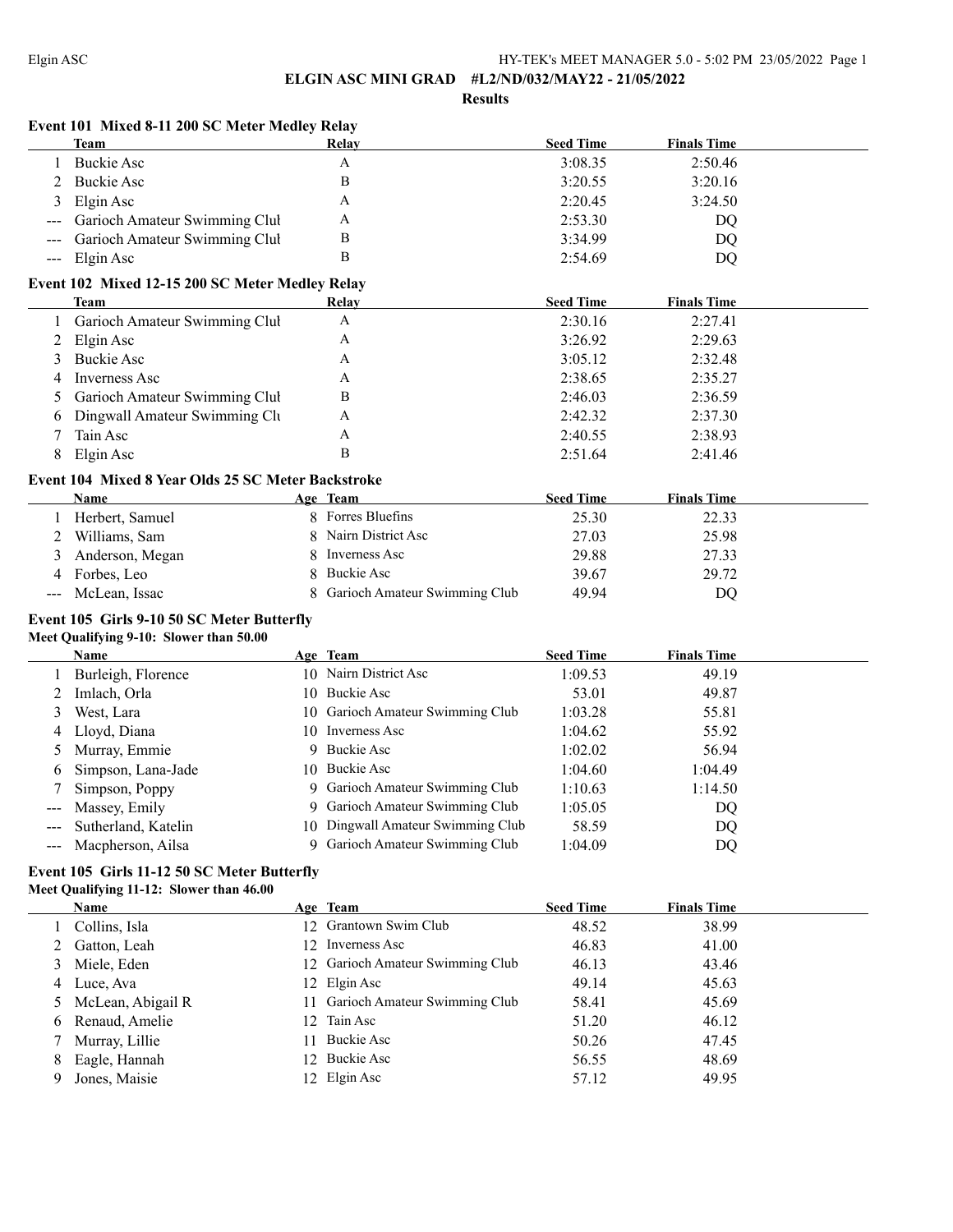**Results**

# **(Event 105 Girls 11-12 50 SC Meter Butterfly)**

| <b>Name</b>          | <b>Age Team</b>                   | <b>Seed Time</b> | <b>Finals Time</b> |  |
|----------------------|-----------------------------------|------------------|--------------------|--|
| --- Nicolson, Minnie | 12 Tain Asc                       | 53.81            | DO                 |  |
| --- Pollock, Hannah  | 11 Dingwall Amateur Swimming Club | 48.13            | DO                 |  |
| --- Ralph, Darcy     | 11 Elgin Asc                      | 1:05.36          | DO                 |  |

# **Event 105 Girls 13-14 50 SC Meter Butterfly**

### **Meet Qualifying 13-14: Slower than 40.00**

|    | Name                   |     | Age Team                          | <b>Seed Time</b> | <b>Finals Time</b> |  |
|----|------------------------|-----|-----------------------------------|------------------|--------------------|--|
|    | Anderson, Ashley       |     | 14 Forres Bluefins                | 40.40            | 37.77              |  |
|    | Sutherland, Flora      |     | 13 Dingwall Amateur Swimming Club | 41.37            | 38.07              |  |
| 3  | Powell, Grace          | 13  | Elgin Asc                         | 40.10            | 38.47              |  |
| 4  | Pettigrew, Shaelynn    | 13  | Tain Asc                          | 41.25            | 38.50              |  |
| 5  | Hughes, Morgan         |     | 14 Elgin Asc                      | 40.76            | 38.53              |  |
| 6  | Moore, Eleanor         | 13. | Grantown Swim Club                | 52.24            | 39.95              |  |
|    | Laurie, Rose           | 13. | Nairn District Asc                | 43.85            | 40.52              |  |
| 8  | Robertson, Ruby        | 13. | Buckie Asc                        | 41.33            | 40.94              |  |
| 9  | Mitchell, Abbi         |     | 13 Elgin Asc                      | 42.87            | 41.43              |  |
| 10 | Findlater, Anwen       |     | 14 Huntly Asc                     | 42.66            | 42.03              |  |
| 11 | Slater, Neive          |     | 14 Buckie Asc                     | 44.11            | 42.30              |  |
| 12 | Fletcher, Imogen       |     | 13 Garioch Amateur Swimming Club  | 47.92            | 43.67              |  |
| 13 | Martin, Sasha          |     | 14 Forres Bluefins                | 49.60            | 44.99              |  |
| 14 | Jones, Ava             | 13  | Huntly Asc                        | 47.74            | 45.53              |  |
| 15 | MacEachern, Rose       | 13  | Dingwall Amateur Swimming Club    | 52.60            | 47.77              |  |
| 16 | Macdougall, Maya-Emily | 13. | Elgin Asc                         | 52.27            | 53.13              |  |
| 17 | Urquhart, Iona         |     | 14 Elgin Asc                      | 1:04.14          | 55.43              |  |

## **Event 105 Girls 15 Year Olds 50 SC Meter Butterfly**

# **Meet Qualifying 15: Slower than 38.00**

|    | Name                  |    | Age Team                          | <b>Seed Time</b> | <b>Finals Time</b> |
|----|-----------------------|----|-----------------------------------|------------------|--------------------|
|    | Dodds, Olivia         |    | 15 Huntly Asc                     | 39.27            | 37.72              |
|    | Nicolson, Cuba        | 5. | Tain Asc                          | 39.20            | 38.02              |
| 3. | Wood, Chloe           |    | 15 Huntly Asc                     | 38.70            | 38.06              |
|    | 4 MacPherson, Jessica |    | 15 Nairn District Asc             | 38.21            | 38.94              |
|    | Maclennan, Iona       |    | 15 Dingwall Amateur Swimming Club | 43.32            | 40.73              |
|    | Sutherland, Isla      |    | 15 Dingwall Amateur Swimming Club | 44.21            | 41.96              |

## **Event 106 Boys 9-10 50 SC Meter Butterfly**

| Meet Qualifying 9-10: Slower than 49.00 |                     |  |                                 |                  |                    |  |
|-----------------------------------------|---------------------|--|---------------------------------|------------------|--------------------|--|
|                                         | <b>Name</b>         |  | Age Team                        | <b>Seed Time</b> | <b>Finals Time</b> |  |
|                                         | Stewart, Callum     |  | 10 Buckie Asc                   | 54.26            | 42.18              |  |
|                                         | 2 Herbert, Jonathon |  | 10 Forres Bluefins              | 44.16            | 43.17              |  |
|                                         | 3 Santry, Brendan   |  | 9 Garioch Amateur Swimming Club | 1:08.09          | 53.98              |  |
|                                         | 4 Ross, Nathan      |  | 9 Inverness Asc                 | 1:10.10          | 56.31              |  |
|                                         | 5 McDonald, Lucas   |  | 10 Elgin Asc                    | 1:06.38          | 1:02.19            |  |
|                                         | --- Scallon, Euan A |  | 9 Garioch Amateur Swimming Club | 1:09.42          | DQ                 |  |

## **Event 106 Boys 11-12 50 SC Meter Butterfly Meet Qualifying 11-12: Slower than 44.00**

| Name               | Age Team                         | <b>Seed Time</b> | <b>Finals Time</b> |  |
|--------------------|----------------------------------|------------------|--------------------|--|
| --- McCann, Marley | 11 Elgin Asc                     | 52.72            | DO                 |  |
| --- Scallon, Finn  | 11 Garioch Amateur Swimming Club | 1:03.00          | DO                 |  |
| --- Simpson, Sam   | 1 Buckie Asc                     | :08.22           | DO                 |  |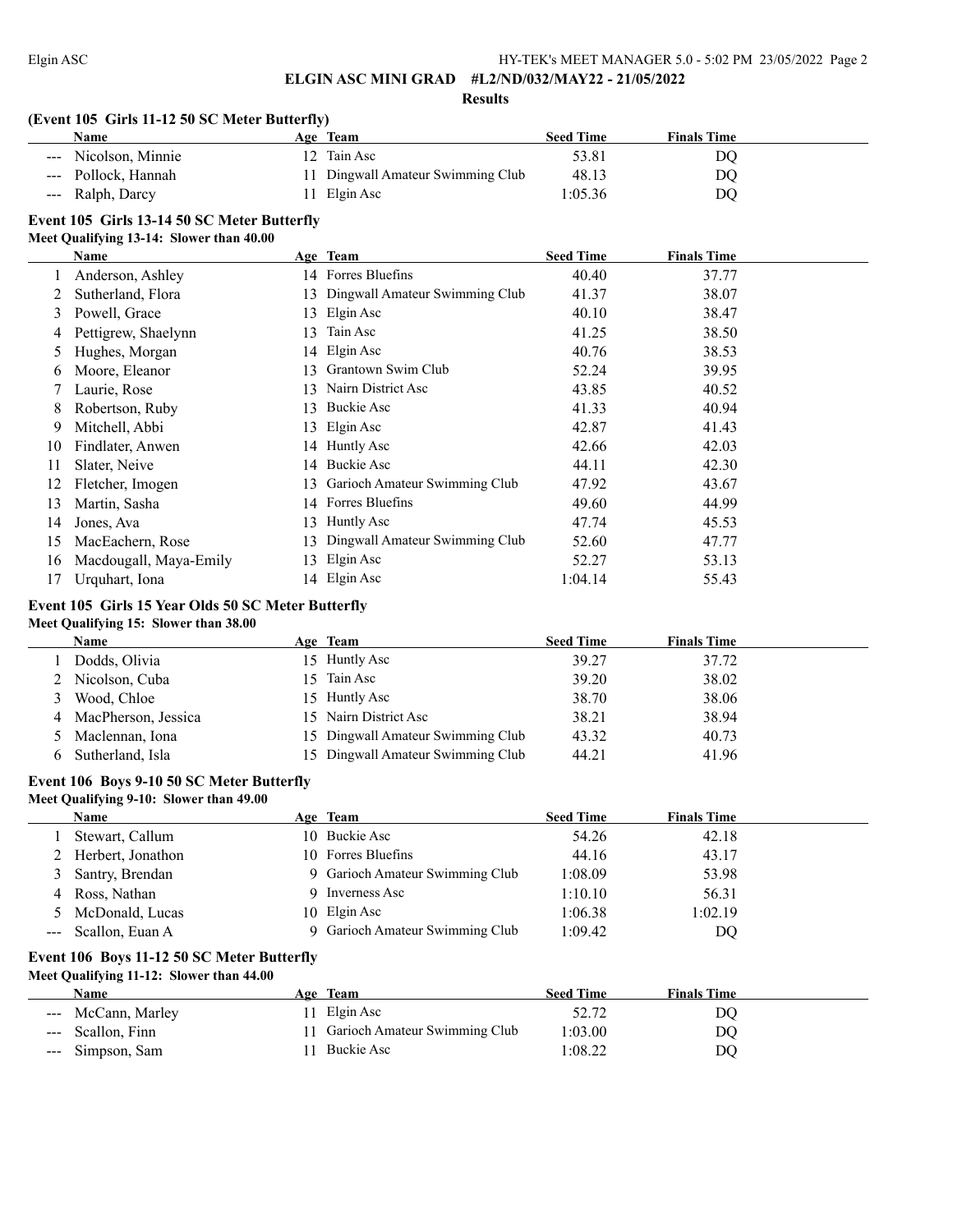#### **Results**

# **Event 106 Boys 13-14 50 SC Meter Butterfly Meet Qualifying 13-14: Slower than 38.00**

| <b>Name</b>        |     | Age Team                         | <b>Seed Time</b> | <b>Finals Time</b> |  |
|--------------------|-----|----------------------------------|------------------|--------------------|--|
| Sparham, Duncan    |     | 14 Grantown Swim Club            | 45.61            | 36.68              |  |
| 2 Buchan, Ruairi   | 13. | Garioch Amateur Swimming Club    | 40.59            | 37.15              |  |
| 3 Gow, Innes       |     | 14 Garioch Amateur Swimming Club | 38.63            | 37.22              |  |
| 4 Coull, Luke      |     | 13 Buckie Asc                    | 47.18            | 41.36              |  |
| 5 Borejszo, Sambor |     | 13 Inverness Asc                 | 50.68            | 41.63              |  |
| 6 Smith, Findlay   |     | 13 Garioch Amateur Swimming Club | 44.46            | 41.67              |  |
| Flew, Bjorn        |     | 14 Grantown Swim Club            | 44.56            | 42.58              |  |

## **Event 106 Boys 15 Year Olds 50 SC Meter Butterfly Meet Qualifying 15: Slower than 34.00**

| Name               | Age Team                          | <b>Seed Time</b> | <b>Finals Time</b> |  |
|--------------------|-----------------------------------|------------------|--------------------|--|
| Pritchard, Hayden  | 15 Garioch Amateur Swimming Club  | 35.41            | 32.56              |  |
| 2 McDonald, Archie | 15 Elgin Asc                      | 34.10            | 33.14              |  |
| Paterson, Lewis    | 15 Elgin Asc                      | 45.18            | 36.78              |  |
| McKenzie, Murray   | 15 Dingwall Amateur Swimming Club | 43.72            | 37.04              |  |

# **Event 107 Girls 9-10 100 SC Meter Backstroke**

# **Meet Qualifying 9-10: Slower than 1:33.00**

|    | Name                |    | Age Team                         | <b>Seed Time</b> | <b>Finals Time</b> |  |
|----|---------------------|----|----------------------------------|------------------|--------------------|--|
|    | Thomas, Jessica     |    | 10 Nairn District Asc            | 1:39.34          | 1:39.97            |  |
|    | 2 Edwards, Eden     |    | 10 Buckie Asc                    | 1:45.20          | 1:49.67            |  |
| 3  | Macpherson, Ailsa   |    | 9 Garioch Amateur Swimming Club  | 2:06.06          | 1:56.21            |  |
| 4  | West, Ava           |    | 10 Garioch Amateur Swimming Club | 2:09.19          | 1:57.24            |  |
|    | 5 Massey, Emily     |    | 9 Garioch Amateur Swimming Club  | 2:07.94          | 2:00.00            |  |
| 6  | West, Lara          |    | 10 Garioch Amateur Swimming Club | 2:09.91          | 2:00.32            |  |
|    | Thomson, Olivia     |    | 9 Garioch Amateur Swimming Club  | 2:01.81          | 2:02.07            |  |
| 8  | Pritchard, Willow R |    | 10 Garioch Amateur Swimming Club | 2:12.97          | 2:06.90            |  |
| 9  | Mackie, Cembra      |    | 10 Elgin Asc                     | 2:24.55          | 2:20.18            |  |
| 10 | Forsyth, Adelie     | 9. | Elgin Asc                        | 2:11.63          | 2:23.67            |  |
|    | Smith, Ava          |    | 10 Garioch Amateur Swimming Club | 1:36.66          | DQ                 |  |

## **Event 107 Girls 11-12 100 SC Meter Backstroke Meet Qualifying 11-12: Slower than 1:32.00**

|          | Name              |     | Age Team                      | <b>Seed Time</b> | <b>Finals Time</b> |
|----------|-------------------|-----|-------------------------------|------------------|--------------------|
|          | Renaud, Amelie    | 12. | Tain Asc                      | 1:32.12          | 1:29.27            |
|          | Wood, Bethyn      | 11  | Buckie Asc                    | 1:32.63          | 1:31.01            |
| 3        | Bulcraig, Emily   | 12. | Nairn District Asc            | 1:36.81          | 1:32.90            |
| 4        | Johnston, Kirsty  | 12. | Garioch Amateur Swimming Club | 1:38.63          | 1:33.16            |
| 5        | Luce, Ava         |     | 12 Elgin Asc                  | 1:35.47          | 1:35.74            |
| $\sigma$ | Eagle, Hannah     | 12. | Buckie Asc                    | 1:40.26          | 1:36.99            |
|          | Gatton, Leah      | 12. | Inverness Asc                 | 1:37.36          | 1:38.99            |
| 8        | McLean, Abigail R | 11. | Garioch Amateur Swimming Club | 1:35.92          | 1:43.61            |
| 9        | Sinclair, Molly   |     | 12 Elgin Asc                  | 1:37.80          | 1:43.99            |
| 10       | Nicolson, Minnie  | 12. | Tain Asc                      | 1:43.54          | 1:45.31            |
| 11       | Murray, Lillie    | 11  | Buckie Asc                    | 1:48.47          | 1:45.91            |
| 12       | Hubbard, Lilly    |     | 12 Elgin Asc                  | 1:57.71          | 1:51.67            |
| 13       | Boyd, Eilidh      | 12. | Elgin Asc                     | 1:55.56          | 1:56.81            |
| 14       | Rae, Libby        | 12. | Garioch Amateur Swimming Club | 2:19.66          | 1:58.85            |
| ---      | Jones, Maisie     | 12. | Elgin Asc                     | 1:45.21          | DQ                 |
|          | Spencer, Mabel    | 11. | Elgin Asc                     | 1:55.34          | DQ                 |
| $---$    | Yule, Regan       |     | Garioch Amateur Swimming Club | 2:14.22          | DQ                 |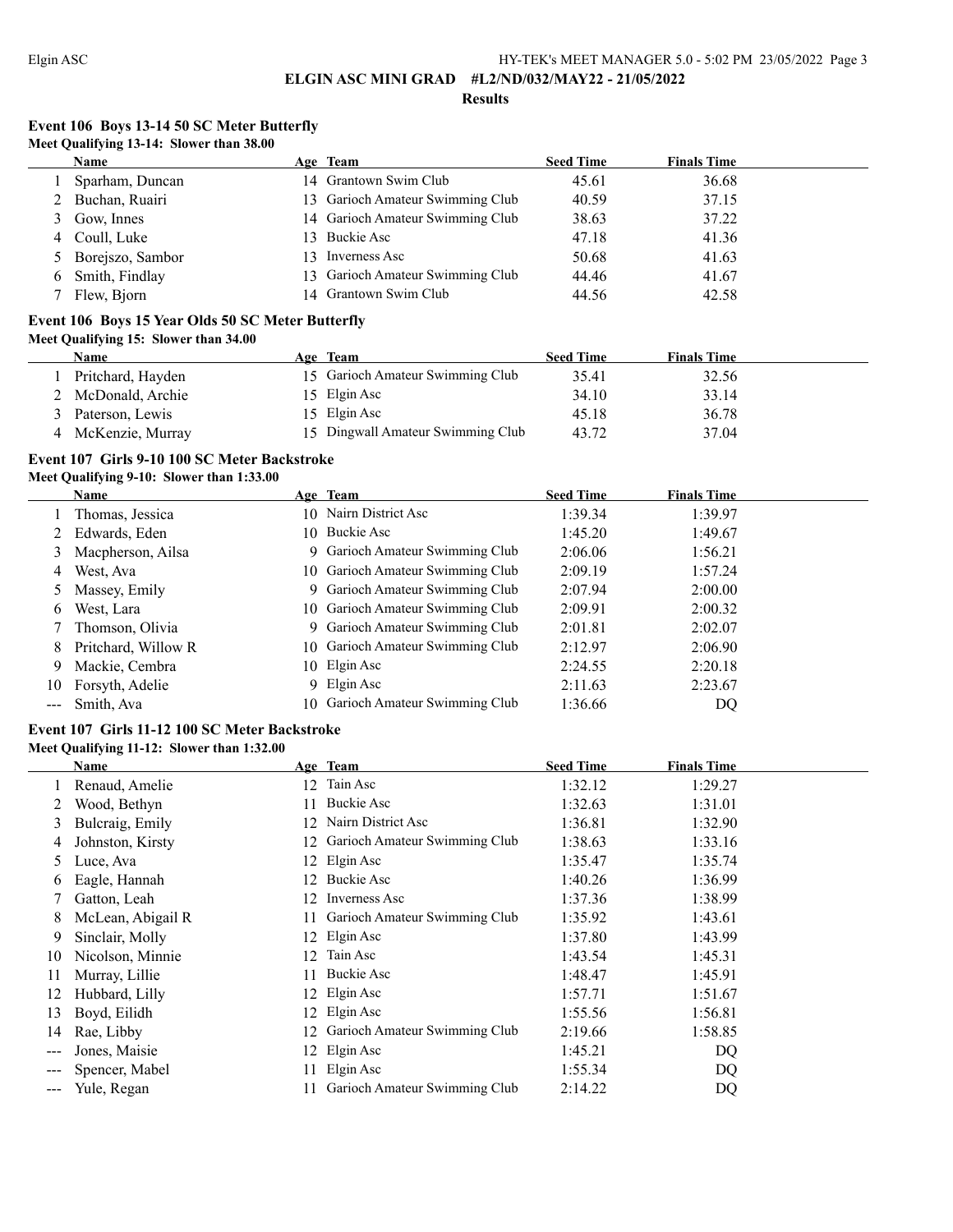**Results**

## **(Event 107 Girls 11-12 100 SC Meter Backstroke)**

|                   | Name                                          |     | Age Team                          | <b>Seed Time</b> | <b>Finals Time</b> |  |
|-------------------|-----------------------------------------------|-----|-----------------------------------|------------------|--------------------|--|
| $\qquad \qquad -$ | Maclachlan, Catriona                          |     | 12 Garioch Amateur Swimming Club  | 1:35.88          | DQ                 |  |
|                   | Event 107 Girls 13-14 100 SC Meter Backstroke |     |                                   |                  |                    |  |
|                   | Meet Qualifying 13-14: Slower than 1:24.00    |     |                                   |                  |                    |  |
|                   | Name                                          |     | Age Team                          | <b>Seed Time</b> | <b>Finals Time</b> |  |
|                   | Powell, Grace                                 |     | 13 Elgin Asc                      | 1:27.25          | 1:25.08            |  |
|                   | Pettigrew, Shaelynn                           | 13  | Tain Asc                          | 1:29.68          | 1:27.13            |  |
| 3                 | More, Alexandra                               | 14  | Tain Asc                          | 1:28.41          | 1:29.61            |  |
| 4                 | Duff, Elana                                   |     | 14 Dingwall Amateur Swimming Club | 1:33.53          | 1:31.37            |  |
|                   | Connolly, Elizabeth                           | 13  | Tain Asc                          | 1:34.25          | 1:31.69            |  |
| 6                 | Thomson, Alicia                               | 13  | Garioch Amateur Swimming Club     | 1:39.02          | 1:31.84            |  |
|                   | Hughes, Morgan                                |     | 14 Elgin Asc                      | 1:33.65          | 1:32.00            |  |
| 8                 | Henderson, Megan                              |     | 13 Elgin Asc                      | 1:38.51          | 1:33.00            |  |
| 9.                | Roberts, Olivia                               | 13. | Forres Bluefins                   | 1:37.66          | 1:33.43            |  |
| 10                | Findlater, Anwen                              |     | 14 Huntly Asc                     | 1:32.51          | 1:33.67            |  |
| 11                | Slater, Neive                                 | 14  | Buckie Asc                        | 1:34.41          | 1:34.77            |  |
| 12                | Fletcher, Imogen                              | 13  | Garioch Amateur Swimming Club     | 1:32.99          | 1:36.48            |  |
| 13                | Macdougall, Maya-Emily                        | 13  | Elgin Asc                         | 2:00.99          | 1:52.48            |  |
| 14                | Urquhart, Iona                                |     | 14 Elgin Asc                      | 2:03.60          | 1:53.17            |  |

# **Event 107 Girls 15 Year Olds 100 SC Meter Backstroke**

## **Meet Qualifying 15: Slower than 1:20.00**

| <b>Name</b>           | Age Team                          | <b>Seed Time</b> | <b>Finals Time</b> |  |
|-----------------------|-----------------------------------|------------------|--------------------|--|
| Barber, Madi          | 15 Inverness Asc                  | 1:20.65          | 1:18.60            |  |
| 2 Nicolson, Cuba      | 15 Tain Asc                       | 1:24.30          | 1:24.37            |  |
| 3 Mackinnon, Olivia   | 15 Tain Asc                       | 1:24.48          | 1:24.62            |  |
| 4 MacPherson, Jessica | 15 Nairn District Asc             | 1:23.38          | 1:24.94            |  |
| Wood, Chloe           | 15 Huntly Asc                     | 1:25.26          | 1:29.52            |  |
| --- Maclennan, Iona   | 15 Dingwall Amateur Swimming Club | 1:33.99          | DQ                 |  |

# **Event 108 Boys 9-10 100 SC Meter Backstroke**

# **Meet Qualifying 9-10: Slower than 1:32.00**

| Name               | Age Team                         | <b>Seed Time</b> | <b>Finals Time</b> |
|--------------------|----------------------------------|------------------|--------------------|
| Herbert, Jonathon  | 10 Forres Bluefins               | 1:41.62          | 1:26.39            |
| 2 Boyd, Toby       | 10 Garioch Amateur Swimming Club | 1:34.43          | 1:28.85            |
| 3 Stewart, Callum  | 10 Buckie Asc                    | 1:45.50          | 1:40.92            |
| 4 Santry, Brendan  | 9 Garioch Amateur Swimming Club  | 2:08.37          | 1:54.74            |
| 5 Scallon, Euan A  | 9 Garioch Amateur Swimming Club  | 2:04.97          | 2:07.44            |
| --- Knight, Edison | 9 Elgin Asc                      | 2:17.91          | DQ                 |
| --- Paterson, Rhys | 10 Elgin Asc                     | 1:51.11          | DO.                |

## **Event 108 Boys 11-12 100 SC Meter Backstroke Meet Qualifying 11-12: Slower than 1:30.00**

| <b>Name</b>        |     | Age Team                         | <b>Seed Time</b> | <b>Finals Time</b> |
|--------------------|-----|----------------------------------|------------------|--------------------|
| Ross, Euan         | 11. | Forres Bluefins                  | 1:30.85          | 1:26.97            |
| 2 Paterson, Ryan   |     | 12 Elgin Asc                     | 1:30.47          | 1:31.40            |
| 3 Milligan, George | 11. | Tain Asc                         | 1:42.28          | 1:39.21            |
| 4 Scallon, Finn    |     | 11 Garioch Amateur Swimming Club | 1:46.16          | 1:41.52            |
| 5 Burke, Harris    |     | 12 Grantown Swim Club            | 2:11.00          | 1:43.16            |
| --- Sheldon, Joe   |     | 12 Inverness Asc                 | 1:36.11          | DQ                 |
| --- Anderson, Noah |     | 12 Elgin Asc                     | 2:14.07          | DQ                 |
| --- Clarke, Oliver |     | 11 Elgin Asc                     | 2:14.80          | DQ                 |
| --- McCann, Marley |     | 11 Elgin Asc                     | 1:56.24          | DQ                 |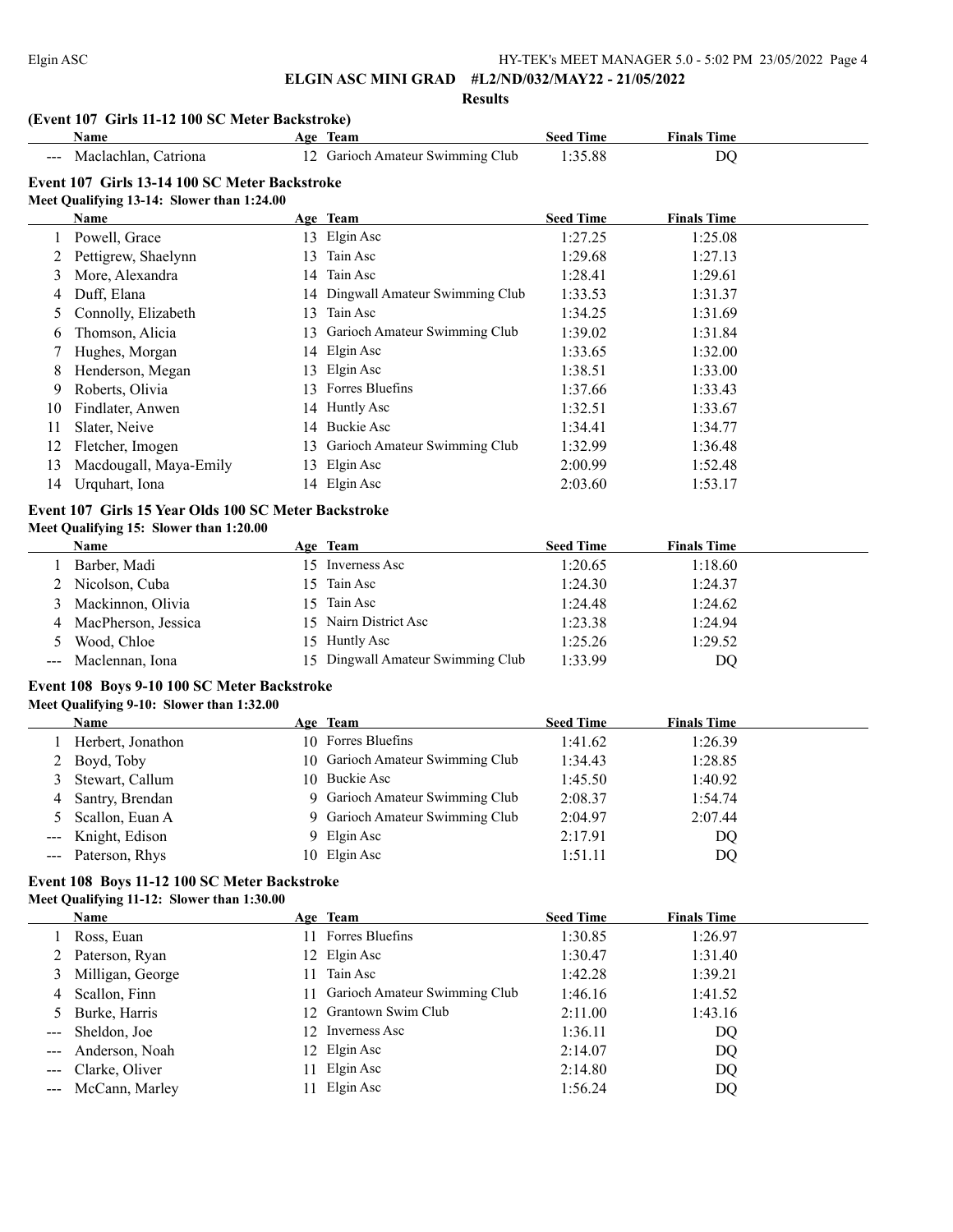### **Results**

## **Event 108 Boys 13-14 100 SC Meter Backstroke Meet Qualifying 13-14: Slower than 1:22.00**

|                   | Name                |     | Age Team                          | <b>Seed Time</b> | <b>Finals Time</b> |
|-------------------|---------------------|-----|-----------------------------------|------------------|--------------------|
|                   | Buchan, Ruairi      |     | 13 Garioch Amateur Swimming Club  | 1:26.55          | 1:20.76            |
|                   | Smith, Findlay      |     | 13 Garioch Amateur Swimming Club  | 1:24.79          | 1:24.72            |
|                   | 3 Flew, Bjorn       |     | 14 Grantown Swim Club             | 1:45.30          | 1:29.77            |
| 4                 | Borejszo, Sambor    | 13. | Inverness Asc                     | 1:30.95          | 1:30.57            |
|                   | Long, Harry D       |     | 14 Elgin Asc                      | 1:38.76          | 1:33.37            |
| 6.                | Coull, Luke         |     | 13 Buckie Asc                     | 1:35.74          | 1:33.86            |
|                   | McDonald, Harris    |     | 13 Elgin Asc                      | 1:37.77          | 1:38.35            |
| 8                 | Richards, Bruno C   |     | 13 Garioch Amateur Swimming Club  | 1:49.97          | 1:39.29            |
| $\qquad \qquad -$ | Gosling, Orrin      |     | 14 Dingwall Amateur Swimming Club | 1:35.94          | DQ                 |
|                   | --- Bateman, Gregor |     | Grantown Swim Club                | 2:10.00          | DQ                 |

# **Event 108 Boys 15 Year Olds 100 SC Meter Backstroke**

# **Meet Qualifying 15: Slower than 1:18.00**

| Name                         | Age<br>Team             | .<br>$\sim$<br>. Time<br>Seed | $\mathbf{r}$<br>1 îme<br>Finals |  |
|------------------------------|-------------------------|-------------------------------|---------------------------------|--|
| Paterson<br>ew <sub>18</sub> | Elgin Asc<br>ື່<br>____ | ⊤∙⊷<br>.                      | .107 <sup>2</sup>               |  |

## **Event 110 Mixed 8 Year Olds 25 SC Meter Breaststroke**

| Name                | Age Team                        | <b>Seed Time</b> | <b>Finals Time</b> |  |
|---------------------|---------------------------------|------------------|--------------------|--|
| Anderson, Megan     | Inverness Asc                   | 37.69            | 36.37              |  |
| 2 Forbes, Leo       | 8 Buckie Asc                    | 41.02            | 37.27              |  |
| --- Herbert, Samuel | 8 Forres Bluefins               | 30.41            | DQ                 |  |
| --- McLean, Issac   | 8 Garioch Amateur Swimming Club | 54.47            | DO                 |  |

# **Event 111 Girls 9-10 50 SC Meter Freestyle**

## **Meet Qualifying 9-10: Slower than 40.00**

|    | <b>Name</b>         |    | Age Team                          | <b>Seed Time</b> | <b>Finals Time</b> |
|----|---------------------|----|-----------------------------------|------------------|--------------------|
|    | Sutherland, Katelin |    | 10 Dingwall Amateur Swimming Club | 40.82            | 38.04              |
| 2  | Murray, Emmie       | 9  | Buckie Asc                        | 43.96            | 41.22              |
| 3  | Thomas, Jessica     | 10 | Nairn District Asc                | 41.33            | 42.72              |
| 4  | Williams, Eva       | 10 | Nairn District Asc                | 44.18            | 42.83              |
| 5  | Fatima, Rija        | 10 | Nairn District Asc                | 44.10            | 43.45              |
| 6  | Lloyd, Diana        | 10 | Inverness Asc                     | 45.36            | 44.04              |
|    | Imlach, Orla        | 10 | <b>Buckie Asc</b>                 | 44.78            | 45.51              |
| 8  | Mackenzie, Isla     | 10 | Inverness Asc                     | 50.89            | 45.87              |
| 9  | English, Annie      | 10 | Inverness Asc                     | 45.92            | 45.99              |
| 10 | Edwards, Eden       | 10 | <b>Buckie Asc</b>                 | 43.78            | 46.22              |
| 11 | Macpherson, Ailsa   | 9  | Garioch Amateur Swimming Club     | 44.63            | 47.49              |
| 12 | Burleigh, Florence  | 10 | Nairn District Asc                | 49.92            | 47.71              |
| 13 | West, Lara          | 10 | Garioch Amateur Swimming Club     | 47.14            | 48.33              |
| 14 | Simpson, Poppy      | 9  | Garioch Amateur Swimming Club     | 50.34            | 49.17              |
| 15 | Simpson, Lana-Jade  |    | 10 Buckie Asc                     | 49.81            | 49.28              |
| 16 | Massey, Emily       | 9. | Garioch Amateur Swimming Club     | 50.69            | 49.49              |
| 17 | Forsyth, Adelie     | 9  | Elgin Asc                         | 50.20            | 51.15              |
| 18 | Macdonald, Iona     | 9. | <b>Inverness Asc</b>              | 1:01.00          | 54.25              |
| 19 | Parsons, Lucy       | 10 | Elgin Asc                         | 53.59            | 54.47              |
| 20 | West, Ava           | 10 | Garioch Amateur Swimming Club     | 55.03            | 55.17              |
| 21 | MacDonald, Caladh   | 9  | <b>Inverness Asc</b>              | 56.32            | 56.31              |
| 22 | Pritchard, Willow R | 10 | Garioch Amateur Swimming Club     | 53.86            | 57.21              |
| 23 | Thomson, Olivia     | 9  | Garioch Amateur Swimming Club     | 54.56            | 57.34              |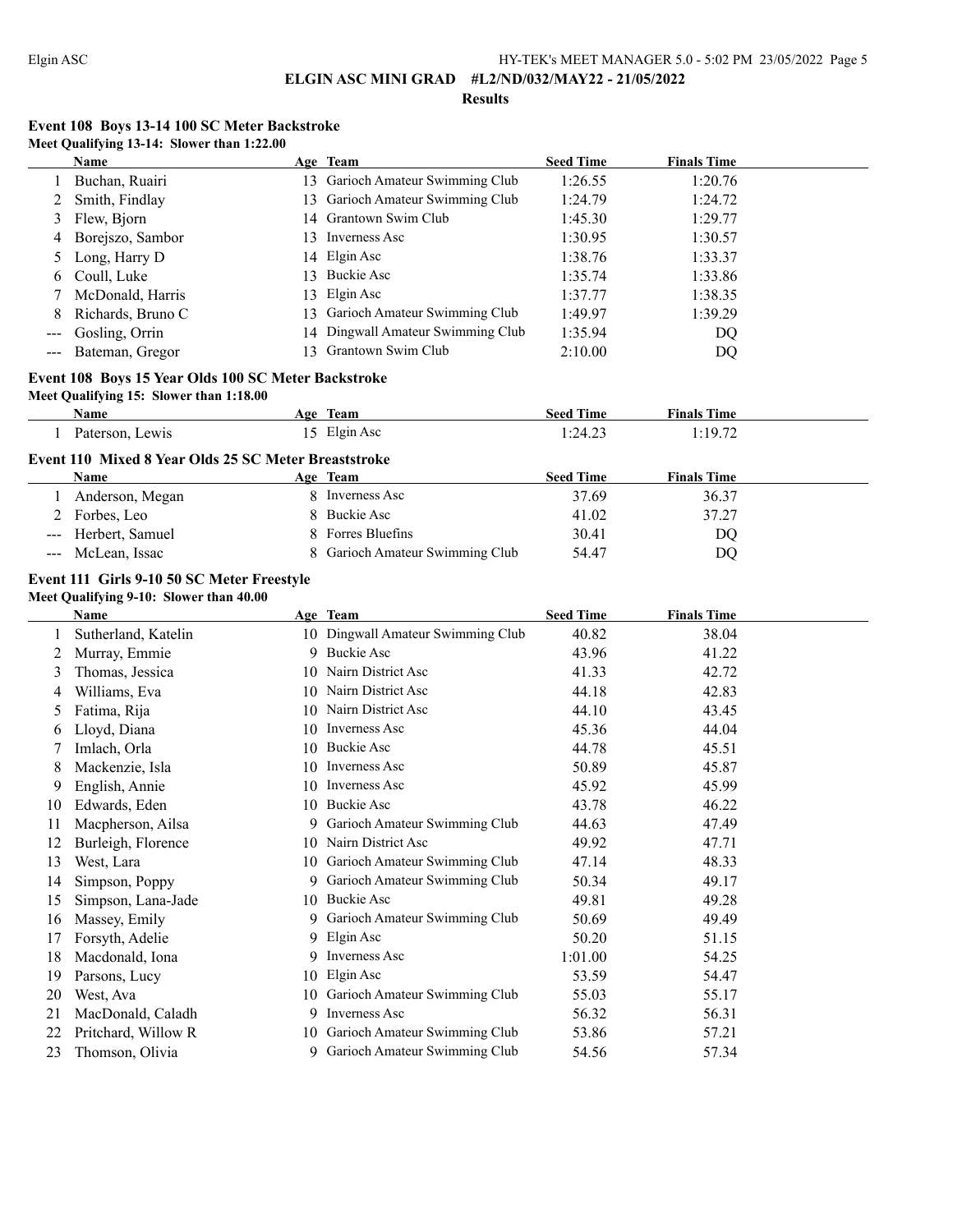#### **Results**

# **Event 111 Girls 11-12 50 SC Meter Freestyle Meet Qualifying 11-12: Slower than 36.00**

|      | <b>Name</b>          |    | Age Team                       | <b>Seed Time</b> | <b>Finals Time</b> |  |
|------|----------------------|----|--------------------------------|------------------|--------------------|--|
|      | Collins, Isla        | 12 | Grantown Swim Club             | 36.70            | 32.95              |  |
|      | Johnston, Kirsty     | 12 | Garioch Amateur Swimming Club  | 36.27            | 35.47              |  |
| 3    | Eagle, Hannah        | 12 | Buckie Asc                     | 38.78            | 35.69              |  |
| 4    | Moore, Abigail       |    | Garioch Amateur Swimming Club  | 37.97            | 36.35              |  |
| 5.   | Gatton, Leah         | 12 | Inverness Asc                  | 37.59            | 36.58              |  |
| 6    | Maclachlan, Catriona | 12 | Garioch Amateur Swimming Club  | 37.43            | 37.56              |  |
| $*7$ | Miele, Eden          | 12 | Garioch Amateur Swimming Club  | 39.75            | 37.59              |  |
| $*7$ | Sinclair, Molly      | 12 | Elgin Asc                      | 37.82            | 37.59              |  |
| 9    | Luce, Ava            | 12 | Elgin Asc                      | 38.56            | 37.69              |  |
| 10   | Pollock, Hannah      |    | Dingwall Amateur Swimming Club | 39.24            | 39.38              |  |
| 11   | Murray, Lillie       | 11 | Buckie Asc                     | 42.17            | 40.98              |  |
| 12   | McLean, Abigail R    | 11 | Garioch Amateur Swimming Club  | 46.44            | 42.51              |  |
| 13   | Jones, Maisie        | 12 | Elgin Asc                      | 42.10            | 42.63              |  |
| 14   | Ralph, Darcy         | 11 | Elgin Asc                      | 50.09            | 44.97              |  |
| 15   | Nicolson, Minnie     | 12 | Tain Asc                       | 47.99            | 45.35              |  |
| 16   | Mackay, Naomi        | 11 | <b>Inverness Asc</b>           | 49.28            | 47.12              |  |
| 17   | Rae, Libby           | 12 | Garioch Amateur Swimming Club  | 47.69            | 47.37              |  |
| 18   | Jones, Alice         | 12 | <b>Inverness Asc</b>           | 52.34            | 47.50              |  |
| 19   | Pettigrew, Nieve     | 11 | Tain Asc                       | 50.37            | 48.01              |  |
| 20   | Douglass, Scarlett   | 11 | Elgin Asc                      | 59.06            | 49.49              |  |
| 21   | Stewart, Sophie      | 12 | Dingwall Amateur Swimming Club | 47.00            | 54.88              |  |
| 22   | Yule, Regan          | 11 | Garioch Amateur Swimming Club  | 48.47            | 55.02              |  |

## **Event 111 Girls 13-14 50 SC Meter Freestyle Meet Qualifying 13-14: Slower than 33.00**

|       | Name                   |    | Age Team                       | <b>Seed Time</b> | <b>Finals Time</b> |  |
|-------|------------------------|----|--------------------------------|------------------|--------------------|--|
|       | Robertson, Ruby        | 13 | Buckie Asc                     | 33.97            | 32.14              |  |
| 2     | Forbes, Lena           | 13 | Wick Amateur Swimming Club     | 34.80            | 33.20              |  |
| 3     | Mitchell, Abbi         | 13 | Elgin Asc                      | 38.10            | 33.27              |  |
| 4     | Findlater, Anwen       | 14 | Huntly Asc                     | 33.42            | 33.38              |  |
| 5     | Moore, Eleanor         | 13 | Grantown Swim Club             | 39.27            | 33.61              |  |
| 6     | Laurie, Rose           | 13 | Nairn District Asc             | 34.47            | 33.81              |  |
|       | Anderson, Ashley       | 14 | Forres Bluefins                | 36.11            | 33.89              |  |
| *8    | McManus, Olivia        | 13 | <b>Inverness Asc</b>           | 34.77            | 33.96              |  |
| *8    | Thomson, Alicia        | 13 | Garioch Amateur Swimming Club  | 37.28            | 33.96              |  |
| 10    | Martin, Sasha          | 14 | Forres Bluefins                | 34.44            | 34.07              |  |
| 11    | Pettigrew, Shaelynn    | 13 | Tain Asc                       | 35.68            | 34.11              |  |
| $*12$ | Powell, Grace          | 13 | Elgin Asc                      | 35.47            | 34.29              |  |
| $*12$ | Sutherland, Flora      | 13 | Dingwall Amateur Swimming Club | 34.78            | 34.29              |  |
| 14    | More, Alexandra        | 14 | Tain Asc                       | 34.09            | 35.23              |  |
| 15    | Hughes, Morgan         | 14 | Elgin Asc                      | 37.51            | 35.80              |  |
| 16    | Slater, Neive          | 14 | <b>Buckie Asc</b>              | 37.00            | 36.24              |  |
| 17    | Roberts, Olivia        | 13 | Forres Bluefins                | 37.12            | 36.70              |  |
| 18    | MacEachern, Rose       | 13 | Dingwall Amateur Swimming Club | 38.25            | 37.61              |  |
| 19    | Connolly, Elizabeth    | 13 | Tain Asc                       | 43.45            | 37.69              |  |
| 20    | Macdougall, Maya-Emily | 13 | Elgin Asc                      | 37.76            | 38.08              |  |
| 21    | Duff, Elana            | 14 | Dingwall Amateur Swimming Club | 37.36            | 38.14              |  |
| 22    | Fletcher, Imogen       | 13 | Garioch Amateur Swimming Club  | 38.69            | 38.81              |  |
| 23    | Jones, Ava             | 13 | Huntly Asc                     | 37.97            | 39.64              |  |
| 24    | Simpson, Sky           | 13 | Dingwall Amateur Swimming Club | 42.85            | 41.99              |  |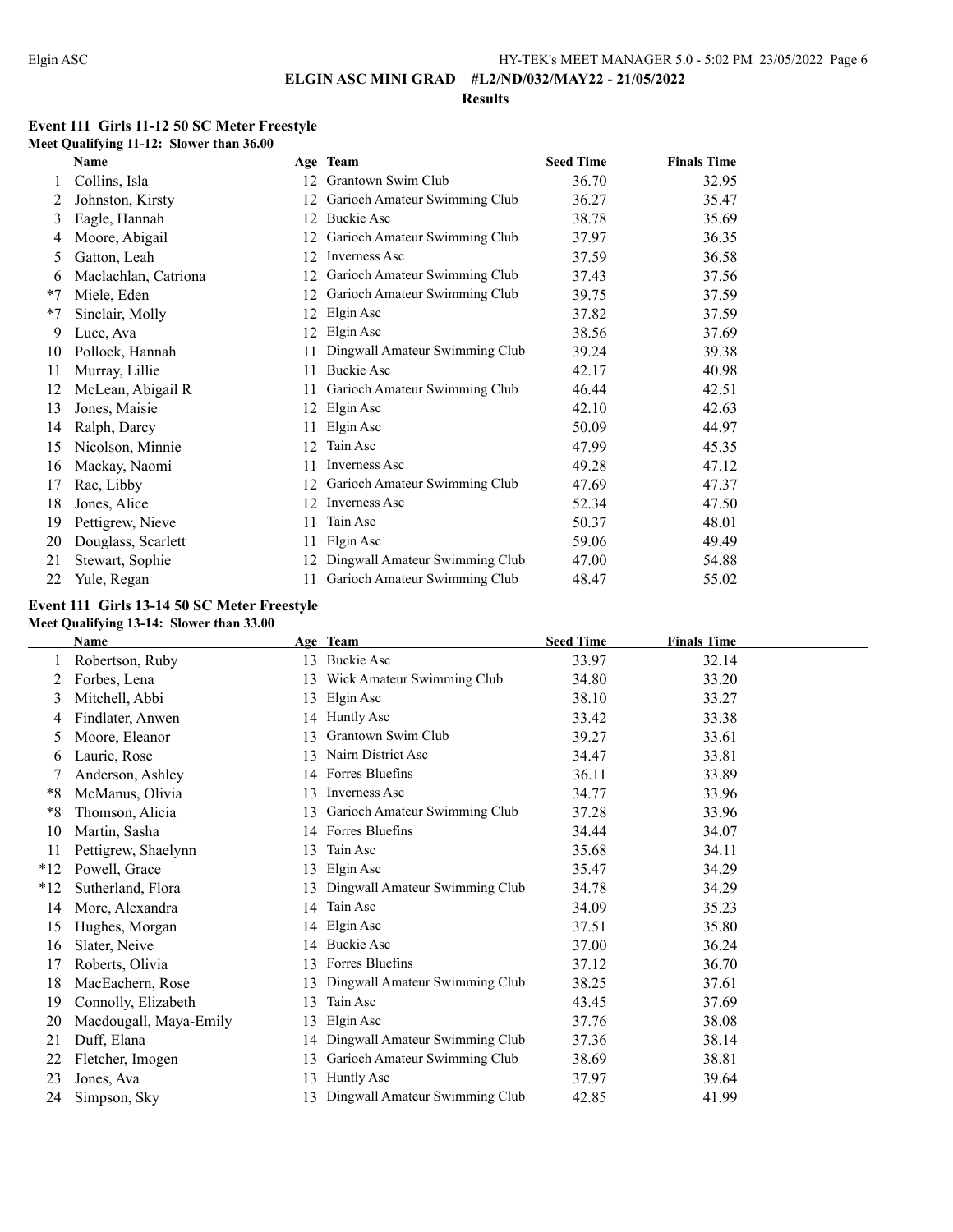#### **Results**

## **(Event 111 Girls 13-14 50 SC Meter Freestyle)**

|    | Name                                               |     | Age Team              | <b>Seed Time</b> | <b>Finals Time</b> |  |
|----|----------------------------------------------------|-----|-----------------------|------------------|--------------------|--|
| 25 | Urquhart, Iona                                     |     | 14 Elgin Asc          | 43.45            | 44.84              |  |
|    | Event 111 Girls 15 Year Olds 50 SC Meter Freestyle |     |                       |                  |                    |  |
|    | Meet Qualifying 15: Slower than 32.00              |     |                       |                  |                    |  |
|    | Name                                               |     | Age Team              | <b>Seed Time</b> | <b>Finals Time</b> |  |
|    | Ross, Eve                                          |     | 15 Nairn District Asc | 32.13            | 31.39              |  |
|    | 2 Barber, Madi                                     |     | 15 Inverness Asc      | 33.63            | 31.89              |  |
|    | 3 Dodds, Olivia                                    |     | 15 Huntly Asc         | 32.39            | 32.29              |  |
|    | 4 Mackinnon, Olivia                                | 15. | Tain Asc              | 34.28            | 32.93              |  |
|    | 5 MacPherson Jessica                               |     | 15 Nairn District Asc | 33,54            | 33.88              |  |

| MacPherson, Jessica | 1.) Naihi District Asc            | 33.34 |       |
|---------------------|-----------------------------------|-------|-------|
| Wood, Chloe         | 15 Huntly Asc                     | 33.39 | 34.52 |
| Nicolson, Cuba      | 15 Tain Asc                       | 36.53 | 36.27 |
| Maclennan, Iona     | 15 Dingwall Amateur Swimming Club | 35.66 | 36.43 |
| Sutherland, Isla    | 15 Dingwall Amateur Swimming Club | 35.44 | 36.54 |
| Morrison, Eva       | 15 Dingwall Amateur Swimming Club | 43.82 | 41.83 |

# **Event 112 Boys 9-10 50 SC Meter Freestyle**

# **Meet Qualifying 9-10: Slower than 38.00**

|    | Name                 | Age Team                        | <b>Seed Time</b> | <b>Finals Time</b> |  |
|----|----------------------|---------------------------------|------------------|--------------------|--|
|    | Marsh, Toby          | 10 Free Style SC                | 38.63            | 33.64              |  |
|    | 2 Herbert, Jonathon  | 10 Forres Bluefins              | 38.16            | 36.67              |  |
|    | 3 Fry, Leonardo      | 10 Grantown Swim Club           | 49.87            | 41.75              |  |
| 4  | Stewart, Callum      | 10 Buckie Asc                   | 39.46            | 42.53              |  |
|    | Santry, Brendan      | 9 Garioch Amateur Swimming Club | 44.67            | 42.63              |  |
| 6  | Ross, Nathan         | 9 Inverness Asc                 | 45.97            | 43.84              |  |
|    | 7 Knight, Edison     | 9 Elgin Asc                     | 53.38            | 45.13              |  |
| 8  | Scallon, Euan A      | 9 Garioch Amateur Swimming Club | 44.83            | 45.26              |  |
| 9  | McDonald, Lucas      | 10 Elgin Asc                    | 47.17            | 45.54              |  |
| 10 | Russell, Riley       | 9 Buckie Asc                    | 48.55            | 45.58              |  |
| 11 | Paterson, Rhys       | 10 Elgin Asc                    | 50.16            | 46.27              |  |
| 12 | Fletcher, Humphrey A | 9 Garioch Amateur Swimming Club | 1:03.48          | 50.45              |  |

## **Event 112 Boys 11-12 50 SC Meter Freestyle Meet Qualifying 11-12: Slower than 34.00**

|   | <b>Name</b>       | Age Team                         | <b>Seed Time</b> | <b>Finals Time</b> |
|---|-------------------|----------------------------------|------------------|--------------------|
|   | Carruthers, Lucas | 12 Free Style SC                 | 34.19            | 32.69              |
|   | 2 Kelly, Max      | 12 Garioch Amateur Swimming Club | 36.27            | 34.00              |
|   | 3 Paterson, Ryan  | 12 Elgin Asc                     | 42.40            | 36.23              |
| 4 | Sheldon, Joe      | 12 Inverness Asc                 | 40.60            | 38.60              |
|   | 5 McCann, Marley  | 11 Elgin Asc                     | 43.61            | 41.03              |
| 6 | Burke, Harris     | 12 Grantown Swim Club            | 56.58            | 42.08              |
|   | Scallon, Finn     | 11 Garioch Amateur Swimming Club | 40.16            | 42.77              |
| 8 | Simpson, Sam      | 11 Buckie Asc                    | 47.36            | 46.12              |
| 9 | Pumphrey, Jae     | 11 Tain Asc                      | 58.35            | 48.41              |

## **Event 112 Boys 13-14 50 SC Meter Freestyle Meet Qualifying 13-14: Slower than 30.00**

| Name                 | Age Team                         | <b>Seed Time</b> | <b>Finals Time</b> |
|----------------------|----------------------------------|------------------|--------------------|
| Sparham, Duncan      | 14 Grantown Swim Club            | 35.78            | 29.87              |
| 2 Clarke Dean, Fionn | 13 Free Style SC                 | 30.91            | 30.53              |
| 3 Hay, Jamie         | 13 Garioch Amateur Swimming Club | 30.47            | 31.27              |
| 4 Gow, Innes         | 14 Garioch Amateur Swimming Club | 33.32            | 32.08              |
| Buchan, Ruairi       | 13 Garioch Amateur Swimming Club | 34.79            | 32.42              |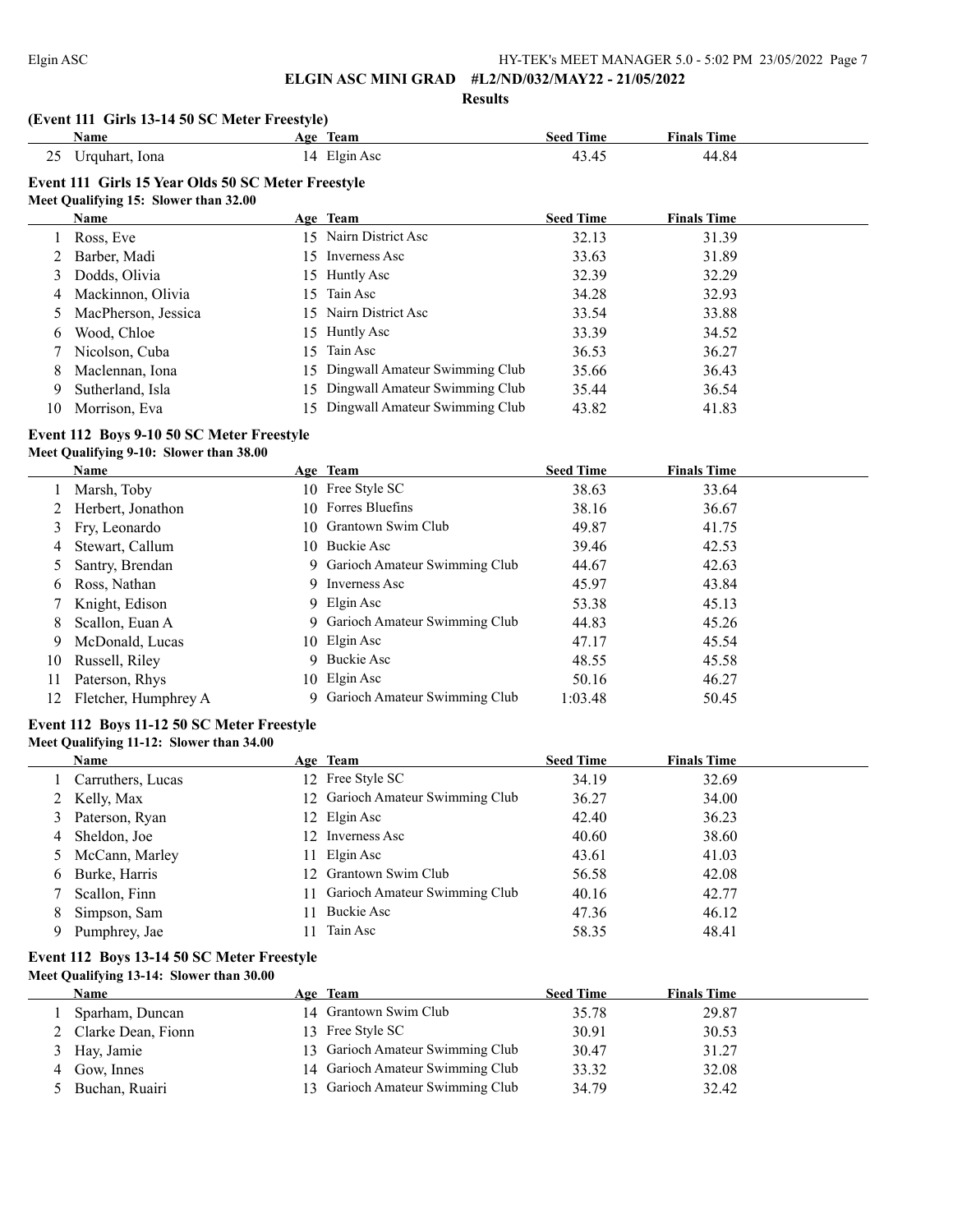#### **Results**

# **(Event 112 Boys 13-14 50 SC Meter Freestyle)**

|     | <b>Name</b>       |     | Age Team                          | <b>Seed Time</b> | <b>Finals Time</b> |
|-----|-------------------|-----|-----------------------------------|------------------|--------------------|
| 6   | Reid, Logan       |     | 13 Forres Bluefins                | 33.99            | 32.45              |
|     | 7 Long, Harry D   |     | 14 Elgin Asc                      | 33.63            | 33.75              |
| 8   | McDonald, Harris  |     | 13 Elgin Asc                      | 44.04            | 34.15              |
| 9   | Smith, Findlay    |     | 13 Garioch Amateur Swimming Club  | 34.83            | 34.17              |
| 10  | Borejszo, Sambor  | 13. | Inverness Asc                     | 39.68            | 36.10              |
| 11. | Swaffield, Fraser |     | 13 Dingwall Amateur Swimming Club | 37.60            | 36.50              |
| 12. | Bateman, Gregor   |     | 13 Grantown Swim Club             | 50.72            | 37.20              |
| 13. | Coull, Luke       |     | 13 Buckie Asc                     | 39.19            | 37.57              |
| 14  | Richards, Bruno C |     | 13 Garioch Amateur Swimming Club  | 40.52            | 39.12              |
| 15. | Gosling, Orrin    |     | 14 Dingwall Amateur Swimming Club | 39.28            | 39.73              |

## **Event 112 Boys 15 Year Olds 50 SC Meter Freestyle Meet Qualifying 15: Slower than 29.00**

| Name                 | Age Team                          | <b>Seed Time</b> | <b>Finals Time</b> |
|----------------------|-----------------------------------|------------------|--------------------|
| McDonald, Archie     | 15 Elgin Asc                      | 29.51            | 28.91              |
| Paterson, Lewis      | 15 Elgin Asc                      | 35.59            | 30.83              |
| 3 Cook, Michael      | 15 Dingwall Amateur Swimming Club | 31.47            | 32.05              |
| Mahomoodally, Ridwan | 15 Inverness Asc                  | 39.10            | 34.74              |

## **Event 113 Girls 9-10 100 SC Meter Breaststroke Meet Qualifying 9-10: Slower than 1:46.00**

|                                                                                                                                                                                                                                                                                                                                                                                                                                                                            | <b>Name</b>         |     | Age Team                         | <b>Seed Time</b> | <b>Finals Time</b> |  |
|----------------------------------------------------------------------------------------------------------------------------------------------------------------------------------------------------------------------------------------------------------------------------------------------------------------------------------------------------------------------------------------------------------------------------------------------------------------------------|---------------------|-----|----------------------------------|------------------|--------------------|--|
|                                                                                                                                                                                                                                                                                                                                                                                                                                                                            | Tweedie, Libby      |     | 10 Garioch Amateur Swimming Club | 1:48.03          | 1:41.51            |  |
|                                                                                                                                                                                                                                                                                                                                                                                                                                                                            | 2 Smith, Ava        |     | 10 Garioch Amateur Swimming Club | 1:46.09          | 1:46.30            |  |
| 3                                                                                                                                                                                                                                                                                                                                                                                                                                                                          | Imlach, Orla        |     | 10 Buckie Asc                    | 2:00.68          | 2:01.66            |  |
|                                                                                                                                                                                                                                                                                                                                                                                                                                                                            | 4 Massey, Emily     |     | 9 Garioch Amateur Swimming Club  | 2:35.62          | 2:19.27            |  |
|                                                                                                                                                                                                                                                                                                                                                                                                                                                                            | 5 Macpherson, Ailsa |     | 9 Garioch Amateur Swimming Club  | 2:35.78          | 2:21.04            |  |
| 6                                                                                                                                                                                                                                                                                                                                                                                                                                                                          | Edwards, Eden       |     | 10 Buckie Asc                    | 2:30.64          | 2:25.94            |  |
|                                                                                                                                                                                                                                                                                                                                                                                                                                                                            | Simpson, Lana-Jade  |     | 10 Buckie Asc                    | 2:36.30          | 2:30.56            |  |
| 8                                                                                                                                                                                                                                                                                                                                                                                                                                                                          | West, Ava           |     | 10 Garioch Amateur Swimming Club | 3:06.71          | 2:31.46            |  |
| $\frac{1}{2} \left( \frac{1}{2} \right) \left( \frac{1}{2} \right) \left( \frac{1}{2} \right) \left( \frac{1}{2} \right) \left( \frac{1}{2} \right) \left( \frac{1}{2} \right) \left( \frac{1}{2} \right) \left( \frac{1}{2} \right) \left( \frac{1}{2} \right) \left( \frac{1}{2} \right) \left( \frac{1}{2} \right) \left( \frac{1}{2} \right) \left( \frac{1}{2} \right) \left( \frac{1}{2} \right) \left( \frac{1}{2} \right) \left( \frac{1}{2} \right) \left( \frac$ | Pritchard, Willow R |     | 10 Garioch Amateur Swimming Club | 2:54.66          | DQ                 |  |
|                                                                                                                                                                                                                                                                                                                                                                                                                                                                            | Thomson, Olivia     |     | 9 Garioch Amateur Swimming Club  | 2:58.50          | DQ                 |  |
|                                                                                                                                                                                                                                                                                                                                                                                                                                                                            | West, Lara          | 10. | Garioch Amateur Swimming Club    | 2:32.28          | DQ                 |  |
|                                                                                                                                                                                                                                                                                                                                                                                                                                                                            |                     |     |                                  |                  |                    |  |

# **Event 113 Girls 11-12 100 SC Meter Breaststroke**

**Meet Qualifying 11-12: Slower than 1:44.00**

|    | Name              |     | Age Team                         | <b>Seed Time</b> | <b>Finals Time</b> |
|----|-------------------|-----|----------------------------------|------------------|--------------------|
|    | Simpson, Phoebe   |     | Garioch Amateur Swimming Club    | 1:45.49          | 1:42.32            |
|    | Murray, Lillie    |     | Buckie Asc                       | 1:45.71          | 1:43.46            |
| 3  | Wood, Bethyn      |     | Buckie Asc                       | 1:45.73          | 1:44.73            |
| 4  | Miele, Eden       | 12. | Garioch Amateur Swimming Club    | 1:46.45          | 1:45.75            |
| 5. | Sinclair, Molly   |     | 12 Elgin Asc                     | 1:51.68          | 1:48.63            |
| 6  | Johnston, Kirsty  |     | 12 Garioch Amateur Swimming Club | 1:55.61          | 1:50.43            |
|    | Renaud, Amelie    | 12  | Tain Asc                         | 1:49.47          | 1:51.16            |
| 8  | Eagle, Hannah     | 12  | Buckie Asc                       | 1:53.47          | 1:51.69            |
| 9  | Gatton, Leah      | 12  | Inverness Asc                    | 1:56.35          | 1:55.90            |
| 10 | Spencer, Mabel    |     | Elgin Asc                        | 1:54.79          | 1:56.89            |
| 11 | McLean, Abigail R |     | Garioch Amateur Swimming Club    | 1:54.03          | 2:01.77            |
| 12 | Jones, Maisie     |     | 12 Elgin Asc                     | 1:59.35          | 2:01.95            |
| 13 | Mackay, Naomi     |     | Inverness Asc                    | 2:04.97          | 2:03.17            |
| 14 | Boyd, Eilidh      |     | 12 Elgin Asc                     | 2:12.88          | 2:04.57            |
| 15 | Hubbard, Lilly    | 12. | Elgin Asc                        | 2:16.49          | 2:09.95            |
|    |                   |     |                                  |                  |                    |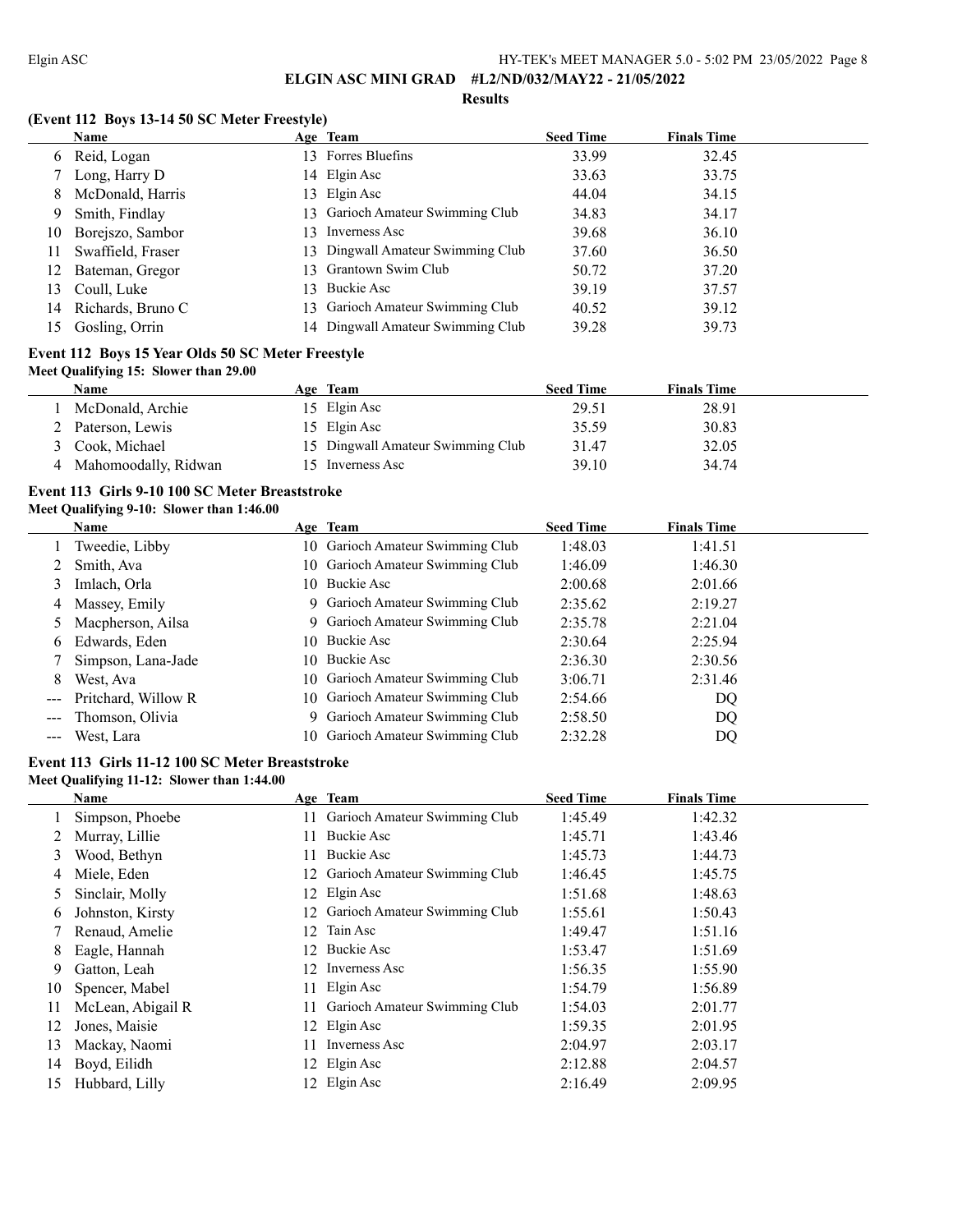**Results**

## **(Event 113 Girls 11-12 100 SC Meter Breaststroke)**

| <b>Name</b>          | Age Team                         | <b>Seed Time</b> | <b>Finals Time</b> |  |
|----------------------|----------------------------------|------------------|--------------------|--|
| 16 Yule, Regan       | 11 Garioch Amateur Swimming Club | 2:19.64          | 2:10.21            |  |
| 17 Rae, Libby        | 12 Garioch Amateur Swimming Club | 2:40.25          | 2:20.92            |  |
| --- Nicolson, Minnie | 12 Tain Asc                      | 2:08.97          | DO                 |  |

# **Event 113 Girls 13-14 100 SC Meter Breaststroke**

#### **Meet Qualifying 13-14: Slower than 1:34.00**

|       | Name                   |     | Age Team                      | <b>Seed Time</b> | <b>Finals Time</b> |  |
|-------|------------------------|-----|-------------------------------|------------------|--------------------|--|
|       | Mitchell, Abbi         | 13. | Elgin Asc                     | 1:34.50          | 1:32.47            |  |
|       | Reid, Nevaeh           | 13  | Buckie Asc                    | 1:37.82          | 1:32.86            |  |
| 3     | McManus, Olivia        | 13. | Inverness Asc                 | 1:35.36          | 1:34.66            |  |
| 4     | More, Alexandra        | 14  | Tain Asc                      | 1:34.65          | 1:36.76            |  |
| 5     | Hughes, Morgan         |     | 14 Elgin Asc                  | 1:36.76          | 1:37.64            |  |
| 6     | Forbes, Lena           | 13  | Wick Amateur Swimming Club    | 1:41.81          | 1:38.86            |  |
|       | Powell, Grace          | 13  | Elgin Asc                     | 1:40.87          | 1:39.09            |  |
| 8     | Roberts, Olivia        | 13  | Forres Bluefins               | 1:44.63          | 1:41.31            |  |
| 9     | Fletcher, Imogen       | 13. | Garioch Amateur Swimming Club | 1:45.56          | 1:45.20            |  |
| 10    | Jones, Ava             | 13  | Huntly Asc                    | 1:48.97          | 1:49.76            |  |
|       | Thomson, Alicia        | 13  | Garioch Amateur Swimming Club | 1:51.44          | 1:49.94            |  |
| 12    | Findlater, Anwen       |     | 14 Huntly Asc                 | 1:42.60          | 1:50.79            |  |
| 13    | Connolly, Elizabeth    | 13  | Tain Asc                      | 1:51.06          | 1:59.23            |  |
| 14    | Urquhart, Iona         | 14  | Elgin Asc                     | 1:54.27          | 2:00.62            |  |
| 15    | Macdougall, Maya-Emily | 13  | Elgin Asc                     | 1:59.37          | 2:05.29            |  |
| $---$ | Henderson, Megan       | 13  | Elgin Asc                     | 1:50.96          | NS                 |  |

# **Event 113 Girls 15 Year Olds 100 SC Meter Breaststroke**

### **Meet Qualifying 15: Slower than 1:32.00**

| Name                | Age Team              | <b>Seed Time</b> | <b>Finals Time</b> |
|---------------------|-----------------------|------------------|--------------------|
| Barber, Madi        | 15 Inverness Asc      | 1:40.41          | 1:38.82            |
| MacPherson, Jessica | 15 Nairn District Asc | 1:35.14          | 1:39.09            |
| Mackinnon, Olivia   | 15 Tain Asc           | 1:36.66          | 1:39.12            |
| Nicolson, Cuba      | 15 Tain Asc           | 1:37.95          | 1:39.89            |
| Dodds, Olivia       | 15 Huntly Asc         | 1:40.88          | 1:44.19            |

## **Event 114 Boys 9-10 100 SC Meter Breaststroke Meet Qualifying 9-10: Slower than 1:45.00**

# **Age Team Seed Time Finals Time**  Boyd, Toby 10 Garioch Amateur Swimming Club 1:48.55 1:39.78 Herbert, Jonathon 10 Forres Bluefins 1:59.56 1:49.12 Paterson, Rhys 10 Elgin Asc 2:00.65 1:57.63 Stewart, Callum 10 Buckie Asc 2:05.90 2:00.23 Santry, Brendan 9 Garioch Amateur Swimming Club 2:33.82 2:05.96 Coull, Harry 10 Buckie Asc 2:15.02 2:10.64 Scallon, Euan A 9 Garioch Amateur Swimming Club 2:32.00 2:24.48 --- Russell, Riley 9 Buckie Asc 2:21.03 DQ

## **Event 114 Boys 11-12 100 SC Meter Breaststroke Meet Qualifying 11-12: Slower than 1:43.00**

| <b>Name</b>        | Age Team                         | <b>Seed Time</b> | <b>Finals Time</b> |
|--------------------|----------------------------------|------------------|--------------------|
| Ross, Euan         | Forres Bluefins                  | 1:45.05          | 1:44.38            |
| Sheldon, Joe       | 12 Inverness Asc                 | 1:46.20          | 1:45.56            |
| 3 Milligan, George | Tain Asc                         | 1:50.27          | 1:48.17            |
| McCann, Marley     | 11 Elgin Asc                     | 1:54.26          | 1:51.07            |
| Scallon, Finn      | 11 Garioch Amateur Swimming Club | 2:01.00          | 1:56.76            |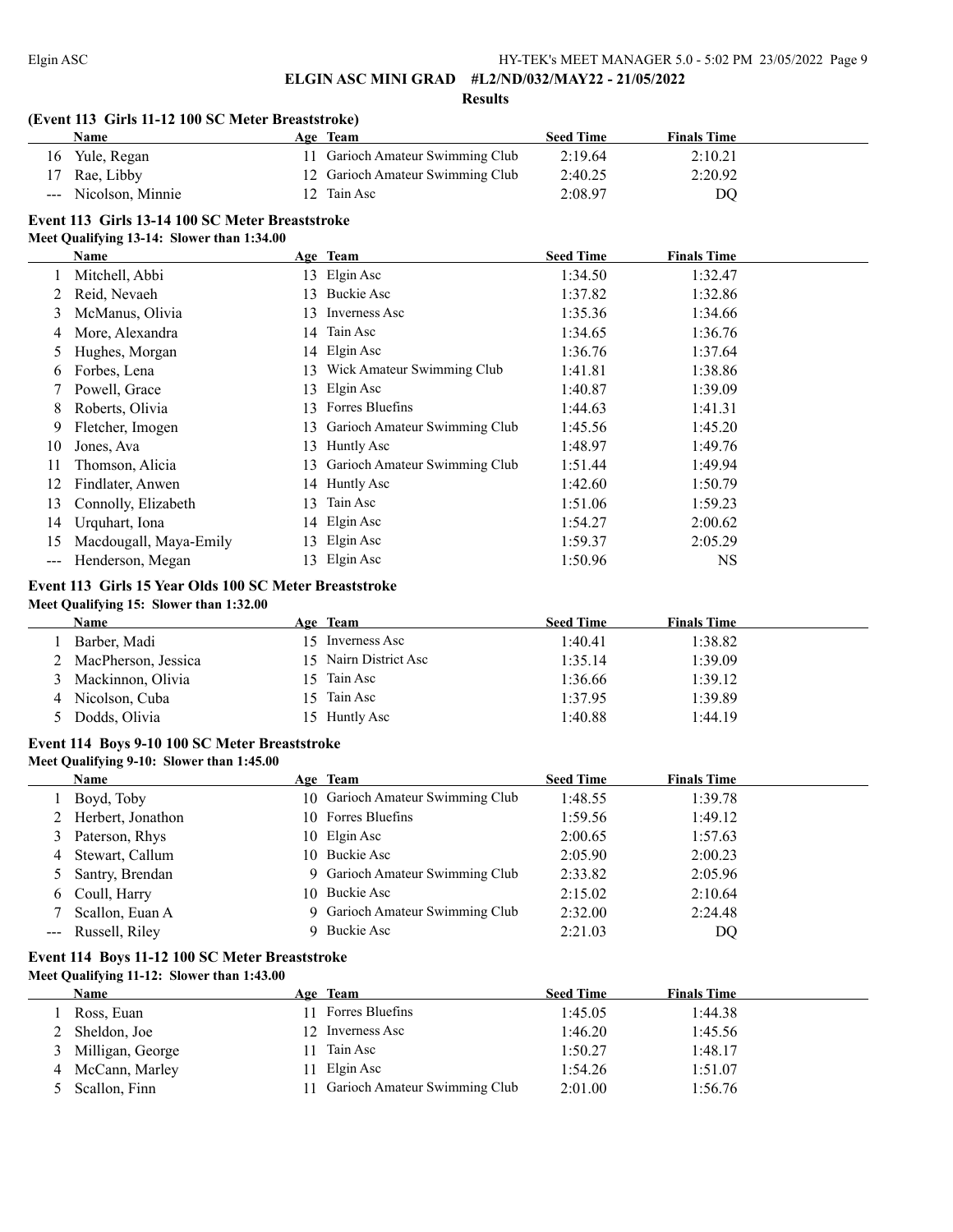**Results**

# **(Event 114 Boys 11-12 100 SC Meter Breaststroke)**

|   | Name           | Age Team     | <b>Seed Time</b> | <b>Finals Time</b> |
|---|----------------|--------------|------------------|--------------------|
| 6 | Paterson, Ryan | 12 Elgin Asc | 1:57.86          | 1:59.55            |
|   | Clarke, Oliver | 11 Elgin Asc | 2:14.34          | 2:02.57            |
|   | Anderson, Noah | 12 Elgin Asc | 2:29.28          | 2:10.29            |

# **Event 114 Boys 13-14 100 SC Meter Breaststroke**

### **Meet Qualifying 13-14: Slower than 1:32.00**

|   | Name              |     | Age Team                          | <b>Seed Time</b> | <b>Finals Time</b> |  |
|---|-------------------|-----|-----------------------------------|------------------|--------------------|--|
|   | Reid, Logan       |     | 13 Forres Bluefins                | 1:33.13          | 1:27.34            |  |
| 2 | Hay, Jamie        |     | 13 Garioch Amateur Swimming Club  | 1:34.69          | 1:35.32            |  |
|   | Smith, Findlay    |     | 13 Garioch Amateur Swimming Club  | 1:32.97          | 1:35.49            |  |
| 4 | MacGruer, Jamie   |     | 13 Dingwall Amateur Swimming Club | 1:42.97          | 1:36.41            |  |
|   | Long, Harry D     |     | 14 Elgin Asc                      | 1:39.46          | 1:37.07            |  |
| 6 | Buchan, Ruairi    |     | 13 Garioch Amateur Swimming Club  | 1:40.31          | 1:38.96            |  |
|   | McDonald, Harris  |     | 13 Elgin Asc                      | 1:43.54          | 1:43.63            |  |
| 8 | Coull, Luke       | 13. | Buckie Asc                        | 1:46.69          | 1:43.80            |  |
| 9 | Borejszo, Sambor  | 3   | Inverness Asc                     | 1:48.63          | 1:51.89            |  |
|   | Richards, Bruno C |     | 13 Garioch Amateur Swimming Club  | 2:16.94          | DQ                 |  |

## **Event 114 Boys 15 Year Olds 100 SC Meter Breaststroke**

## **Meet Qualifying 15: Slower than 1:30.00**

| <b>Name</b>            | Age Team                          | <b>Seed Time</b> | <b>Finals Time</b> |  |
|------------------------|-----------------------------------|------------------|--------------------|--|
| Paterson, Lewis        | 15 Elgin Asc                      | 1:31.31          | 1:28.06            |  |
| 2 Mahomoodally, Ridwan | 15 Inverness Asc                  | 1:35.30          | 1:35.15            |  |
| 3 McKenzie, Murray     | 15 Dingwall Amateur Swimming Club | 1:48.35          | 1:37.10            |  |
| Cook, Michael          | 15 Dingwall Amateur Swimming Club | 1:48.16          | 1:42.77            |  |

## **Event 115 Girls 9-15 200 SC Meter IM Meet Qualifying: Slower than 3:34.00**

|                      | <b>Name</b>         |     | Age Team                          | <b>Seed Time</b> | <b>Finals Time</b> |
|----------------------|---------------------|-----|-----------------------------------|------------------|--------------------|
|                      | Forbes, Lena        | 13. | Wick Amateur Swimming Club        | 3:44.93          | 3:07.16            |
| 2                    | Moore, Eleanor      |     | 13 Grantown Swim Club             | 3:38.00          | 3:12.69            |
| 3                    | Miele, Eden         |     | 12 Garioch Amateur Swimming Club  | 3:34.61          | 3:22.47            |
| 4                    | Renaud, Amelie      |     | 12 Tain Asc                       | 3:26.20          | 3:26.30            |
|                      | Gatton, Leah        |     | 12 Inverness Asc                  | 3:42.34          | 3:29.51            |
| 6                    | Eagle, Hannah       |     | 12 Buckie Asc                     | 3:43.62          | 3:33.05            |
|                      | Thomas, Jessica     |     | 10 Nairn District Asc             | 3:48.17          | 3:36.63            |
| 8                    | Edwards, Eden       |     | 10 Buckie Asc                     | 3:50.20          | 4:15.87            |
| $\sim$ $\sim$ $\sim$ | Duff, Elana         |     | 14 Dingwall Amateur Swimming Club | 3:39.19          | DQ                 |
|                      | --- Maclennan, Iona |     | 15 Dingwall Amateur Swimming Club | 3:39.87          | DQ                 |

#### **Event 201 Mixed 8-11 200 SC Meter Freestyle Relay**

| Team                                               | Relay | <b>Seed Time</b> | <b>Finals Time</b> |  |
|----------------------------------------------------|-------|------------------|--------------------|--|
| Buckie Asc                                         | A     | 3:00.25          | 2:37.71            |  |
| 2 Garioch Amateur Swimming Clul                    | A     | 2:42.73          | 2:39.00            |  |
| 3 Garioch Amateur Swimming Clul                    | В     | 2:54.04          | 2:51.63            |  |
| 4 Elgin Asc                                        | Α     | 3:35.60          | 2:57.47            |  |
| 5 Buckie Asc                                       | В     | 3:10.20          | 2:59.77            |  |
| 6 Elgin Asc                                        | В     | 3:26.49          | 3:12.41            |  |
| Event 202 Mixed 12-15 200 SC Meter Freestyle Relay |       |                  |                    |  |
| Team                                               | Relay | <b>Seed Time</b> | <b>Finals Time</b> |  |
| 1 Garioch Amateur Swimming Clul                    | А     | 2:07.45          | 2:04.91            |  |
| 2 Elgin Asc                                        | Α     | 2:29.03          | 2:07.43            |  |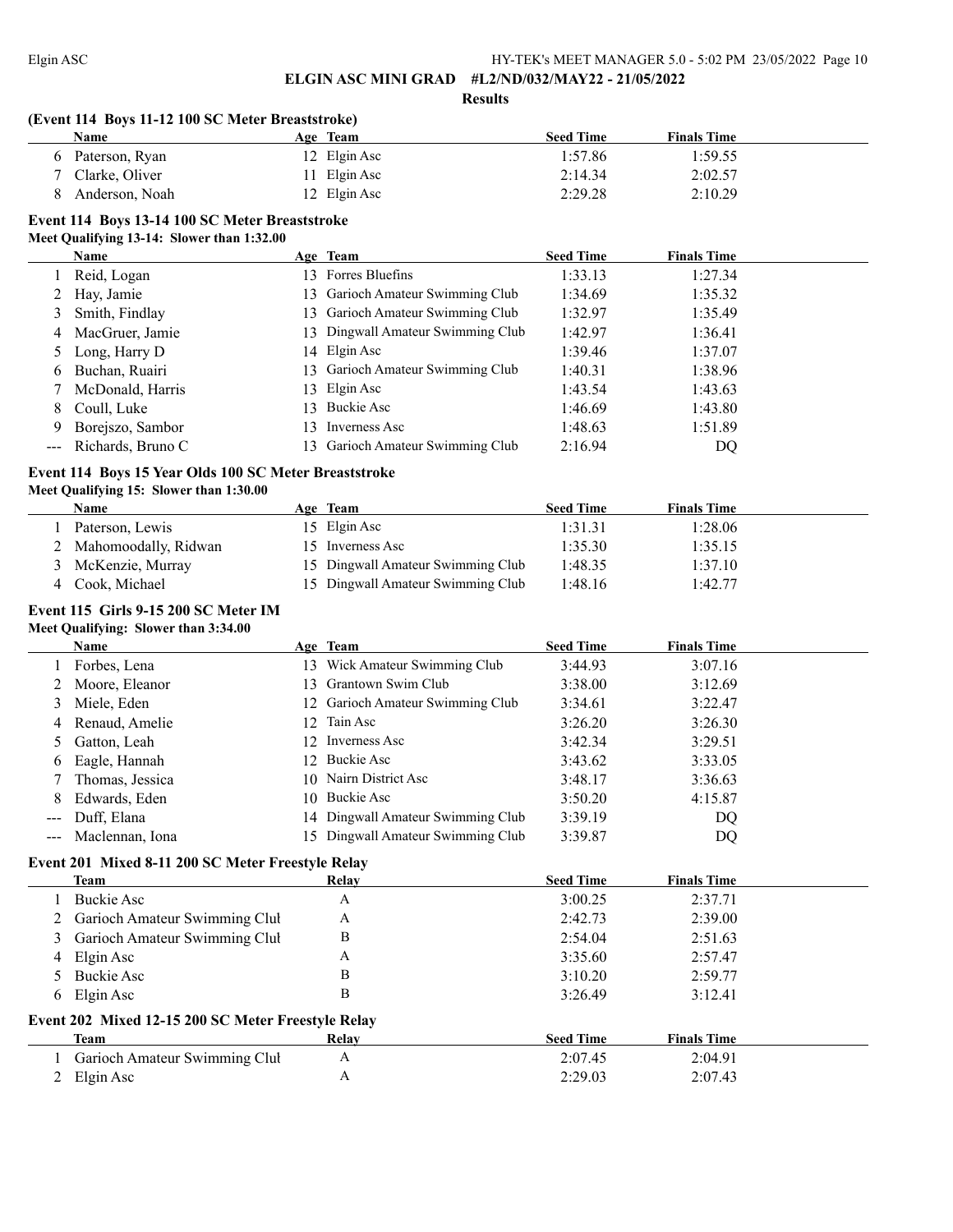**Results**

# **(Event 202 Mixed 12-15 200 SC Meter Freestyle Relay)**

|    | Team                            | Relay | <b>Seed Time</b> | <b>Finals Time</b> |  |
|----|---------------------------------|-------|------------------|--------------------|--|
|    | 3 Buckie Asc                    | А     | 2:48.56          | 2:20.08            |  |
| 4  | Tain Asc                        | А     | 2:28.27          | 2:22.23            |  |
|    | 5 Inverness Asc                 | А     | 2:31.14          | 2:22.96            |  |
|    | 6 Elgin Asc                     | в     | 2:51.92          | 2:23.37            |  |
|    | 7 Garioch Amateur Swimming Clul | В     | 2:22.16          | 2:24.43            |  |
| 8. | Dingwall Amateur Swimming Clu   | А     | 2:33.30          | 2:30.64            |  |

## **Event 203 Mixed 8 Year Olds 25 SC Meter Butterfly**

| Name              | Age Team                      | <b>Seed Time</b> | <b>Finals Time</b> |  |
|-------------------|-------------------------------|------------------|--------------------|--|
| Herbert, Samuel   | 8 Forres Bluefins             | 28.94            | 22.65              |  |
| 2 Anderson, Megan | 8 Inverness Asc               | 38.84            | 32.37              |  |
| Forbes, Leo       | 8 Buckie Asc                  | 50.01            | 38.74              |  |
| --- McLean, Issac | Garioch Amateur Swimming Club | 52.41            | DO                 |  |

# **Event 205 Boys 9-10 50 SC Meter Backstroke**

## **Meet Qualifying 9-10: Slower than 45.00**

|   | Name                 |   | Age Team                        | <b>Seed Time</b> | <b>Finals Time</b> |  |
|---|----------------------|---|---------------------------------|------------------|--------------------|--|
|   | 1 Herbert, Jonathon  |   | 10 Forres Bluefins              | 45.81            | 40.29              |  |
|   | 2 Stewart, Callum    |   | 10 Buckie Asc                   | 45.44            | 49.22              |  |
|   | 3 Ross, Nathan       | 9 | Inverness Asc                   | 47.72            | 49.35              |  |
|   | 4 Santry, Brendan    |   | 9 Garioch Amateur Swimming Club | 50.22            | 53.13              |  |
|   | 5 Russell, Riley     |   | 9 Buckie Asc                    | 52.40            | 54.85              |  |
|   | 6 Knight, Edison     |   | 9 Elgin Asc                     | 1:08.72          | 58.27              |  |
|   | 7 Scallon, Euan A    |   | 9 Garioch Amateur Swimming Club | 57.56            | 58.46              |  |
| 8 | McDonald, Lucas      |   | 10 Elgin Asc                    | 56.28            | 1:00.89            |  |
|   | Fletcher, Humphrey A |   | 9 Garioch Amateur Swimming Club | 1:01.91          | 1:00.99            |  |

## **Event 205 Boys 11-12 50 SC Meter Backstroke Meet Qualifying 11-12: Slower than 42.00**

|   | Name              | Age Team                         | <b>Seed Time</b> | <b>Finals Time</b> |
|---|-------------------|----------------------------------|------------------|--------------------|
|   | Ross, Euan        | 11 Forres Bluefins               | 49.53            | 42.48              |
|   | Sheldon, Joe      | 12 Inverness Asc                 | 48.19            | 44.75              |
| 3 | Burke, Harris     | 12 Grantown Swim Club            | 1:01.00          | 45.67              |
| 4 | Scallon, Finn     | 11 Garioch Amateur Swimming Club | 46.23            | 47.55              |
|   | 5 McCann, Marley  | 11 Elgin Asc                     | 49.34            | 48.49              |
|   | 6 Clarke, Oliver  | 11 Elgin Asc                     | 54.98            | 50.83              |
|   | Anderson, Noah    | 12 Elgin Asc                     | 1:01.35          | 55.33              |
|   | --- Pumphrey, Jae | Tain Asc                         | 1:01.09          | DQ                 |
|   | --- Simpson, Sam  | Buckie Asc                       | 52.01            | DQ                 |

## **Event 205 Boys 13-14 50 SC Meter Backstroke Meet Qualifying 13-14: Slower than 39.00**

|   | <b>Name</b>        | Age Team                          | <b>Seed Time</b> | <b>Finals Time</b> |
|---|--------------------|-----------------------------------|------------------|--------------------|
|   | Sparham, Duncan    | 14 Grantown Swim Club             | 42.50            | 34.63              |
|   | 2 Buchan, Ruairi   | 13 Garioch Amateur Swimming Club  | 40.28            | 38.45              |
|   | Gow, Innes         | 14 Garioch Amateur Swimming Club  | 39.51            | 38.63              |
| 4 | Smith, Findlay     | 13 Garioch Amateur Swimming Club  | 39.63            | 40.59              |
|   | 5 Borejszo, Sambor | 13 Inverness Asc                  | 41.01            | 41.67              |
| 6 | Gosling, Orrin     | 14 Dingwall Amateur Swimming Club | 40.20            | 41.73              |
|   | Coull, Luke        | 3 Buckie Asc                      | 45.20            | 44.79              |
|   | Swaffield, Fraser  | 13 Dingwall Amateur Swimming Club | 44.50            | 46.57              |
|   | Richards, Bruno C  | 13 Garioch Amateur Swimming Club  | 51.41            | 50.43              |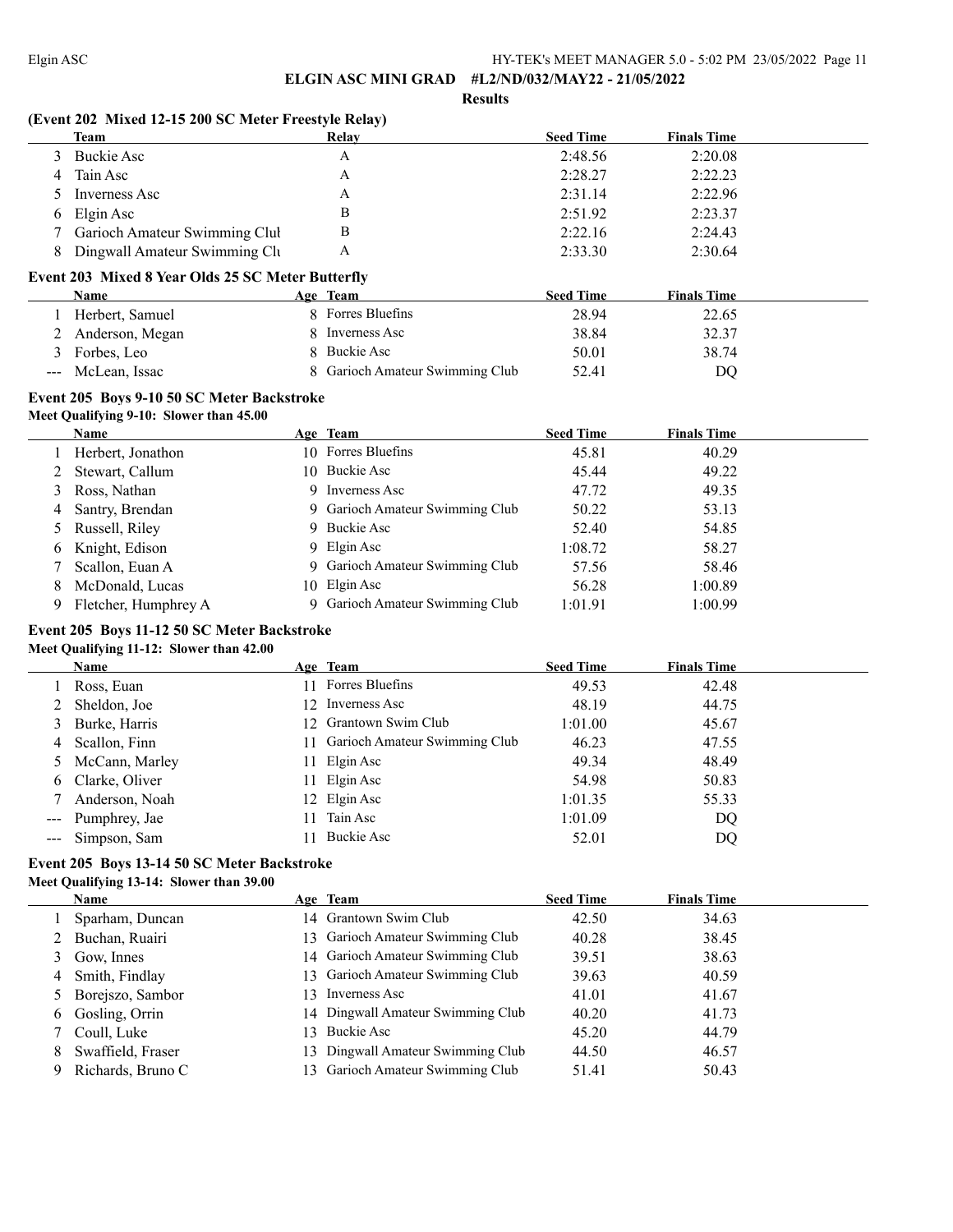**Results**

# **Event 205 Boys 15 Year Olds 50 SC Meter Backstroke**

**Meet Qualifying 15: Slower than 37.00**

| Name                | <b>Age Team</b>                  | <b>Seed Time</b> | <b>Finals Time</b> |  |
|---------------------|----------------------------------|------------------|--------------------|--|
| McDonald, Archie    | 15 Elgin Asc                     | 42.38            | 34.79              |  |
| 2 Pritchard, Hayden | 15 Garioch Amateur Swimming Club | 38.56            | 36.12              |  |
| Paterson, Lewis     | 15 Elgin Asc                     | 50.38            | 38.29              |  |

# **Event 206 Girls 9-10 50 SC Meter Backstroke**

#### **Meet Qualifying 9-10: Slower than 46.00**

|     | Name                |     | Age Team                      | <b>Seed Time</b> | <b>Finals Time</b> |  |
|-----|---------------------|-----|-------------------------------|------------------|--------------------|--|
|     | Thomas, Jessica     | 10. | Nairn District Asc            | 46.07            | 47.73              |  |
| 2   | Murray, Emmie       | 9.  | Buckie Asc                    | 50.76            | 50.11              |  |
| 3   | Imlach, Orla        | 10  | Buckie Asc                    | 50.73            | 50.19              |  |
| 4   | Lloyd, Diana        | 10  | Inverness Asc                 | 59.38            | 50.55              |  |
| 5   | West, Ava           | 10  | Garioch Amateur Swimming Club | 50.63            | 52.09              |  |
| 6   | Mackenzie, Isla     | 10  | Inverness Asc                 | 52.38            | 52.85              |  |
|     | Edwards, Eden       | 10  | <b>Buckie Asc</b>             | 48.99            | 53.77              |  |
| 8   | Macpherson, Ailsa   | 9.  | Garioch Amateur Swimming Club | 54.98            | 54.45              |  |
| 9   | West, Lara          | 10  | Garioch Amateur Swimming Club | 58.05            | 54.53              |  |
| 10  | Fatima, Rija        | 10  | Nairn District Asc            | 50.87            | 54.69              |  |
| 11  | Massey, Emily       | 9.  | Garioch Amateur Swimming Club | 54.35            | 55.03              |  |
| 12  | Simpson, Poppy      | 9.  | Garioch Amateur Swimming Club | 57.18            | 56.56              |  |
| 13  | Macdonald, Iona     | 9.  | Inverness Asc                 | 58.54            | 58.23              |  |
| 14  | Thomson, Olivia     | 9.  | Garioch Amateur Swimming Club | 1:04.24          | 58.71              |  |
| 15  | Pritchard, Willow R | 10  | Garioch Amateur Swimming Club | 1:10.11          | 59.55              |  |
| 16  | MacDonald, Caladh   | 9.  | <b>Inverness Asc</b>          | 59.29            | 1:00.09            |  |
| 17  | Simpson, Lana-Jade  | 10  | <b>Buckie Asc</b>             | 58.72            | 1:00.95            |  |
| 18  | Mackie, Cembra      | 10  | Elgin Asc                     | 1:12.79          | 1:02.13            |  |
| 19  | Forsyth, Adelie     | 9.  | Elgin Asc                     | 1:02.37          | 1:03.77            |  |
| 20  | Parsons, Lucy       | 10  | Elgin Asc                     | 1:15.16          | 1:05.95            |  |
|     | Burleigh, Florence  | 10  | Nairn District Asc            | 56.55            | DQ                 |  |
| --- | Williams, Eva       | 10  | Nairn District Asc            | 48.15            | DO                 |  |

## **Event 206 Girls 11-12 50 SC Meter Backstroke Meet Qualifying 11-12: Slower than 43.00**

|               | Name              |    | Age Team                       | <b>Seed Time</b> | <b>Finals Time</b> |
|---------------|-------------------|----|--------------------------------|------------------|--------------------|
|               | Collins, Isla     | 12 | Grantown Swim Club             | 49.16            | 38.87              |
|               | Miele, Eden       | 12 | Garioch Amateur Swimming Club  | 43.50            | 41.32              |
| 3             | Moore, Abigail    | 12 | Garioch Amateur Swimming Club  | 43.92            | 41.53              |
| 4             | Simpson, Phoebe   |    | Garioch Amateur Swimming Club  | 43.16            | 41.82              |
| $\mathcal{L}$ | Pollock, Hannah   |    | Dingwall Amateur Swimming Club | 43.79            | 42.50              |
| 6             | Luce, Ava         | 12 | Elgin Asc                      | 55.07            | 44.05              |
|               | Gatton, Leah      | 12 | Inverness Asc                  | 43.52            | 44.07              |
| 8             | Renaud, Amelie    | 12 | Tain Asc                       | 44.75            | 45.16              |
| 9.            | Johnston, Kirsty  |    | Garioch Amateur Swimming Club  | 44.13            | 45.73              |
| 10            | Eagle, Hannah     | 12 | Buckie Asc                     | 48.29            | 47.76              |
| 11            | Jones, Maisie     |    | 12 Elgin Asc                   | 47.75            | 48.20              |
| 12            | Murray, Lillie    |    | Buckie Asc                     | 49.93            | 48.53              |
| 13            | Hubbard, Lilly    |    | 12 Elgin Asc                   | 1:01.20          | 49.56              |
| 14            | Jones, Alice      | 12 | Inverness Asc                  | 52.57            | 49.69              |
| 15            | McLean, Abigail R |    | Garioch Amateur Swimming Club  | 51.48            | 50.83              |
| 16            | Boyd, Eilidh      | 12 | Elgin Asc                      | 54.83            | 51.76              |
| 17            | Mackay, Naomi     |    | Inverness Asc                  | 51.91            | 52.17              |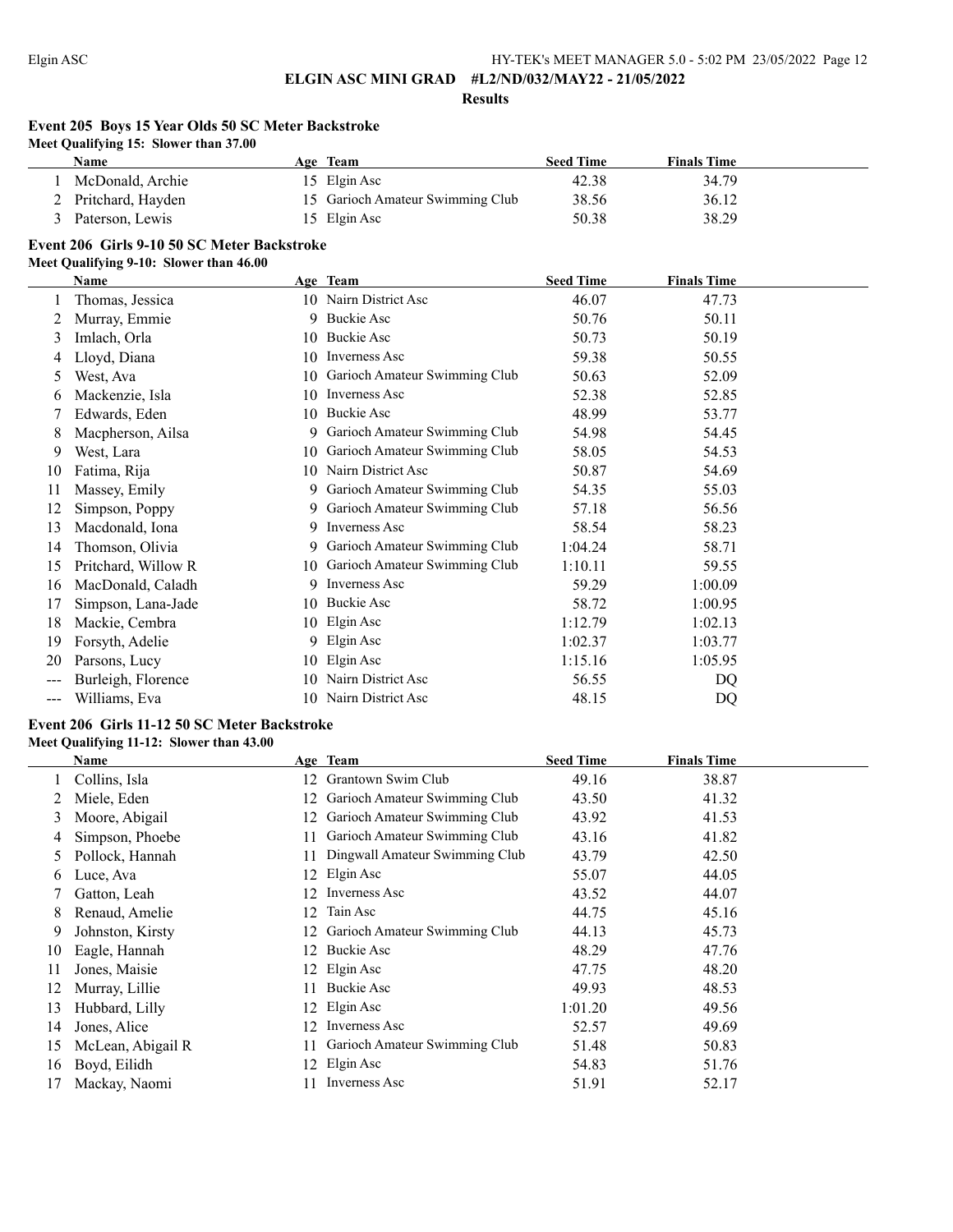**Results**

## **(Event 206 Girls 11-12 50 SC Meter Backstroke)**

|     | Name                     |     | Age Team                          | <b>Seed Time</b> | <b>Finals Time</b> |  |
|-----|--------------------------|-----|-----------------------------------|------------------|--------------------|--|
| 18. | Spencer, Mabel           |     | 11 Elgin Asc                      | 56.74            | 54.25              |  |
| 19. | Rae, Libby               |     | 12 Garioch Amateur Swimming Club  | 44.97            | 55.29              |  |
| 20  | Pettigrew, Nieve         | 11. | Tain Asc                          | 56.53            | 56.51              |  |
| 21  | Yule, Regan              | 11  | Garioch Amateur Swimming Club     | 59.78            | 59.56              |  |
|     | 22 Douglass, Scarlett    |     | 11 Elgin Asc                      | 1:12.16          | 1:01.32            |  |
| 23  | Ralph, Darcy             |     | 11 Elgin Asc                      | 1:07.47          | 1:01.49            |  |
|     | --- Stewart, Sophie      |     | 12 Dingwall Amateur Swimming Club | 55.66            | DQ                 |  |
|     | --- Maclachlan, Catriona |     | 12 Garioch Amateur Swimming Club  | 45.67            | DQ                 |  |

## **Event 206 Girls 13-14 50 SC Meter Backstroke Meet Qualifying 13-14: Slower than 40.00**

|     | Name                   |     | Age Team                       | <b>Seed Time</b> | <b>Finals Time</b> |
|-----|------------------------|-----|--------------------------------|------------------|--------------------|
|     | Powell, Grace          | 13  | Elgin Asc                      | 42.47            | 40.19              |
|     | Moore, Eleanor         | 13  | Grantown Swim Club             | 45.50            | 40.43              |
| 3   | More, Alexandra        | 14  | Tain Asc                       | 40.50            | 40.47              |
| 4   | Pettigrew, Shaelynn    | 13  | Tain Asc                       | 41.57            | 40.63              |
| 5   | Sutherland, Flora      | 13. | Dingwall Amateur Swimming Club | 42.00            | 41.02              |
| 6   | Martin, Sasha          | 14  | Forres Bluefins                | 49.83            | 41.07              |
|     | Findlater, Anwen       | 14  | Huntly Asc                     | 43.79            | 41.50              |
| 8   | Duff, Elana            | 14  | Dingwall Amateur Swimming Club | 40.71            | 41.79              |
| 9   | Connolly, Elizabeth    | 13  | Tain Asc                       | 49.09            | 42.69              |
| 10  | Roberts, Olivia        | 13. | Forres Bluefins                | 47.31            | 43.50              |
| 11  | Slater, Neive          | 14  | <b>Buckie Asc</b>              | 44.99            | 44.01              |
| 12  | Thomson, Alicia        | 13. | Garioch Amateur Swimming Club  | 46.83            | 44.08              |
| 13  | Hughes, Morgan         |     | 14 Elgin Asc                   | 44.01            | 44.18              |
| 14  | Jones, Ava             | 13  | Huntly Asc                     | 46.84            | 44.63              |
| 15  | Fletcher, Imogen       | 13. | Garioch Amateur Swimming Club  | 46.47            | 45.13              |
| 16  | MacEachern, Rose       | 13  | Dingwall Amateur Swimming Club | 45.03            | 47.47              |
| 17  | Macdougall, Maya-Emily | 13  | Elgin Asc                      | 55.96            | 48.88              |
| 18  | Simpson, Sky           | 13. | Dingwall Amateur Swimming Club | 54.69            | 50.77              |
| 19  | Urquhart, Iona         | 14  | Elgin Asc                      | 1:02.72          | 52.63              |
| --- | Forbes, Lena           | 13. | Wick Amateur Swimming Club     | 40.25            | DQ                 |

# **Event 206 Girls 15 Year Olds 50 SC Meter Backstroke**

**Meet Qualifying 15: Slower than 38.00**

|   | <b>Name</b>           | Age Team                          | <b>Seed Time</b> | <b>Finals Time</b> |
|---|-----------------------|-----------------------------------|------------------|--------------------|
|   | Mackinnon, Olivia     | 15 Tain Asc                       | 38.53            | 39.23              |
|   | 2 MacPherson, Jessica | 15 Nairn District Asc             | 41.61            | 40.27              |
|   | Wood, Chloe           | 15 Huntly Asc                     | 38.28            | 41.07              |
| 4 | Dodds, Olivia         | 15 Huntly Asc                     | 41.40            | 42.73              |
|   | Morrison, Eva         | 15 Dingwall Amateur Swimming Club | 44.00            | 43.24              |
|   | Sutherland, Isla      | 15 Dingwall Amateur Swimming Club | 44.19            | 43.59              |

# **Event 207 Boys 9-10 100 SC Meter Butterfly**

**Meet Qualifying 9-10: Slower than 1:36.00**

| <b>Name</b>                                 |     | Age Team                         | <b>Seed Time</b> | <b>Finals Time</b> |  |  |  |
|---------------------------------------------|-----|----------------------------------|------------------|--------------------|--|--|--|
| Boyd, Toby                                  |     | 10 Garioch Amateur Swimming Club | 1:52.80          | 1:42.33            |  |  |  |
| Event 207 Boys 11-12 100 SC Meter Butterfly |     |                                  |                  |                    |  |  |  |
| Meet Qualifying 11-12: Slower than 1:34.00  |     |                                  |                  |                    |  |  |  |
| <b>Name</b>                                 |     | Age Team                         | <b>Seed Time</b> | <b>Finals Time</b> |  |  |  |
| Ross, Euan                                  | 11. | Forres Bluefins                  | 1:41.96          | 1:39.60            |  |  |  |
| Paterson, Ryan                              |     | 12 Elgin Asc                     | 1:51.42          | 1:57.38            |  |  |  |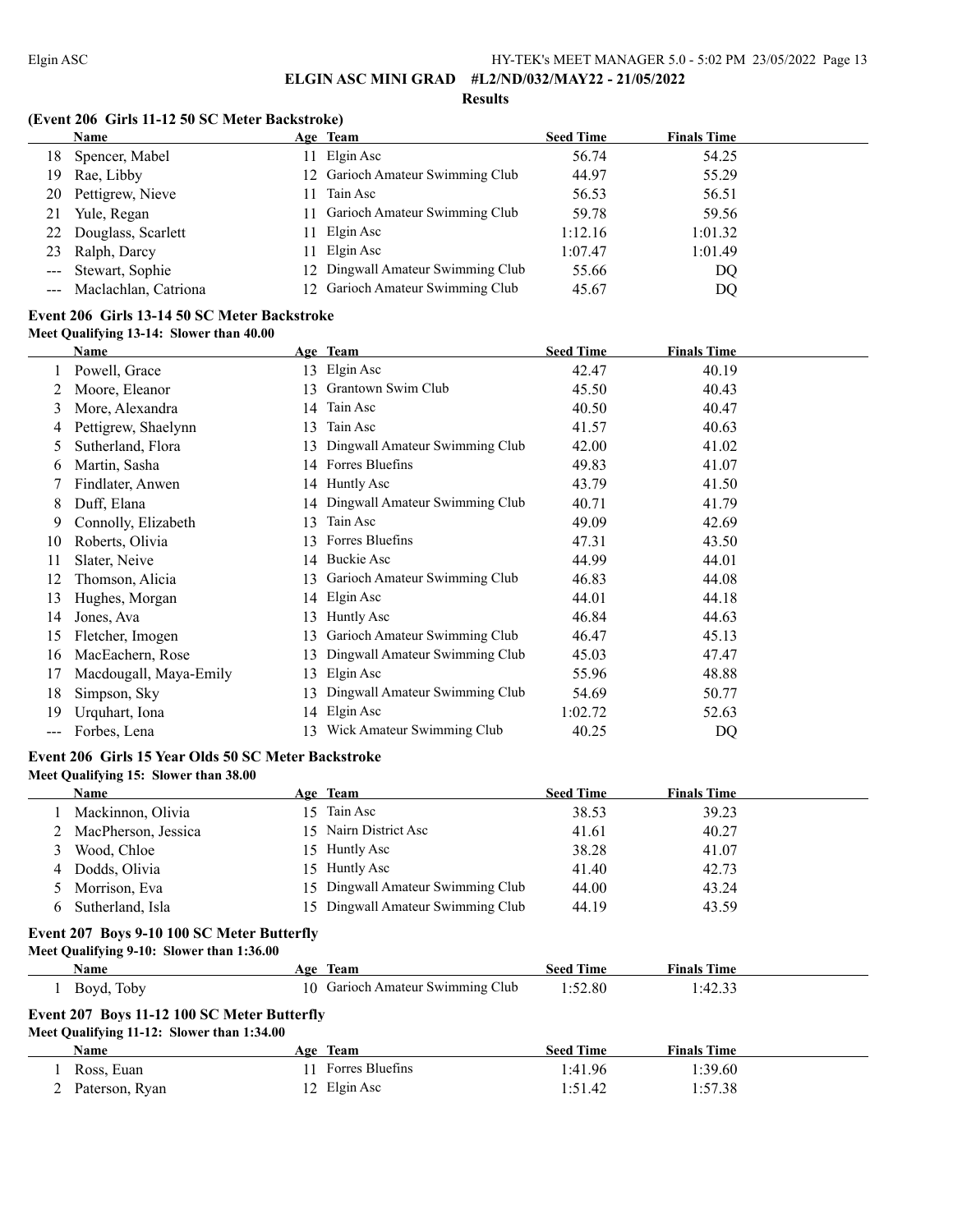#### **Results**

|                     | (Event 207 Boys 11-12 100 SC Meter Butterfly)<br>Name                                     |    | Age Team                           | <b>Seed Time</b> | <b>Finals Time</b> |  |
|---------------------|-------------------------------------------------------------------------------------------|----|------------------------------------|------------------|--------------------|--|
|                     | --- Kelly, Max                                                                            |    | 12 Garioch Amateur Swimming Club   | 1:36.82          | <b>NS</b>          |  |
|                     |                                                                                           |    |                                    |                  |                    |  |
|                     | Event 207 Boys 13-14 100 SC Meter Butterfly<br>Meet Qualifying 13-14: Slower than 1:28.00 |    |                                    |                  |                    |  |
|                     | Name                                                                                      |    | Age Team                           | <b>Seed Time</b> | <b>Finals Time</b> |  |
| 1                   | Buchan, Ruairi                                                                            |    | 13 Garioch Amateur Swimming Club   | 1:32.40          | 1:26.41            |  |
| 2                   | Long, Harry D                                                                             |    | 14 Elgin Asc                       | 1:31.47          | 1:39.68            |  |
| 3                   | Smith, Findlay                                                                            |    | 13 Garioch Amateur Swimming Club   | 1:40.75          | 1:40.82            |  |
| 4                   | McDonald, Harris                                                                          | 13 | Elgin Asc                          | 1:47.49          | 1:46.90            |  |
| $\qquad \qquad - -$ | Richards, Bruno C                                                                         |    | 13 Garioch Amateur Swimming Club   | 2:16.67          | DQ                 |  |
|                     |                                                                                           |    |                                    |                  |                    |  |
|                     | Event 207 Boys 15 Year Olds 100 SC Meter Butterfly                                        |    |                                    |                  |                    |  |
|                     | Meet Qualifying 15: Slower than 1:26.00<br>Name                                           |    | Age Team                           | <b>Seed Time</b> | <b>Finals Time</b> |  |
|                     | 1 Paterson, Lewis                                                                         |    | 15 Elgin Asc                       | 1:26.68          | 1:26.83            |  |
|                     |                                                                                           |    |                                    |                  |                    |  |
|                     | Event 208 Girls 9-10 100 SC Meter Butterfly                                               |    |                                    |                  |                    |  |
|                     | Meet Qualifying 9-10: Slower than 1:37.00                                                 |    |                                    |                  |                    |  |
|                     | <b>Name</b>                                                                               |    | Age Team                           | <b>Seed Time</b> | <b>Finals Time</b> |  |
|                     | Smith, Ava                                                                                |    | 10 Garioch Amateur Swimming Club   | 1:37.29          | 1:43.27            |  |
| 2                   | Tweedie, Libby                                                                            |    | 10 Garioch Amateur Swimming Club   | 1:52.78          | 1:47.19            |  |
| 3                   | Thomas, Jessica                                                                           | 10 | Nairn District Asc                 | 2:06.09          | 1:59.82            |  |
| 4                   | Edwards, Eden                                                                             |    | 10 Buckie Asc                      | 2:30.22          | 2:26.13            |  |
|                     | Event 208 Girls 11-12 100 SC Meter Butterfly                                              |    |                                    |                  |                    |  |
|                     | Meet Qualifying 11-12: Slower than 1:35.00                                                |    |                                    |                  |                    |  |
|                     | <b>Name</b>                                                                               |    | Age Team                           | <b>Seed Time</b> | <b>Finals Time</b> |  |
|                     | 1 Rae, Katy                                                                               |    | 11 Garioch Amateur Swimming Club   | 1:38.19          | 1:28.43            |  |
| 2                   | Wood, Bethyn                                                                              | 11 | <b>Buckie Asc</b>                  | 1:35.73          | 1:33.39            |  |
| 3                   | Johnston, Kirsty                                                                          |    | 12 Garioch Amateur Swimming Club   | 1:40.26          | 1:38.17            |  |
| 4                   | Tweedie, Katy                                                                             | 12 | Garioch Amateur Swimming Club      | 1:43.66          | 1:39.97            |  |
| 5                   | Gatton, Leah                                                                              | 12 | Inverness Asc                      | 1:43.62          | 1:43.57            |  |
| 6                   | Moore, Abigail                                                                            | 12 | Garioch Amateur Swimming Club      | 1:48.10          | 1:43.73            |  |
| 7                   | Renaud, Amelie                                                                            | 12 | Tain Asc                           | 1:49.70          | 1:44.00            |  |
| 8                   | Sinclair, Molly                                                                           | 12 | Elgin Asc                          | 1:57.36          | 1:44.27            |  |
| 9                   | Maclachlan, Catriona                                                                      | 12 | Garioch Amateur Swimming Club      | 1:45.39          | 1:47.37            |  |
| 10                  | Miele, Eden                                                                               |    | 12 Garioch Amateur Swimming Club   | 1:54.19          | 1:51.69            |  |
| 11                  | Murray, Lillie                                                                            |    | 11 Buckie Asc                      | 1:58.54          | 1:55.83            |  |
| 12                  | Eagle, Hannah                                                                             |    | 12 Buckie Asc                      | 2:06.21          | 1:56.78            |  |
| 13                  | McLean, Abigail R                                                                         | 11 | Garioch Amateur Swimming Club      | 1:45.77          | 1:57.18            |  |
| 14                  | Yule, Regan                                                                               | 11 | Garioch Amateur Swimming Club      | 1:59.82          | 2:06.92            |  |
| $\qquad \qquad -$   | Rae, Libby                                                                                |    | 12 Garioch Amateur Swimming Club   | 3:05.75          | DQ                 |  |
|                     |                                                                                           |    |                                    |                  |                    |  |
|                     | Event 208 Girls 13-14 100 SC Meter Butterfly                                              |    |                                    |                  |                    |  |
|                     | Meet Qualifying 13-14: Slower than 1:30.00                                                |    |                                    |                  |                    |  |
|                     | Name                                                                                      |    | Age Team                           | <b>Seed Time</b> | <b>Finals Time</b> |  |
| 1                   | Anderson, Ashley                                                                          |    | 14 Forres Bluefins                 | 1:32.33          | 1:29.45            |  |
| 2                   | Robertson, Ruby<br>Slater, Neive                                                          | 13 | <b>Buckie Asc</b><br>14 Buckie Asc | 1:34.92          | 1:32.00            |  |
| 3                   |                                                                                           |    |                                    | 1:42.80          | 1:39.00            |  |

4 Fletcher, Imogen 13 Garioch Amateur Swimming Club 1:35.96 1:41.82 5 Thomson, Alicia 13 Garioch Amateur Swimming Club 1:53.75 1:46.38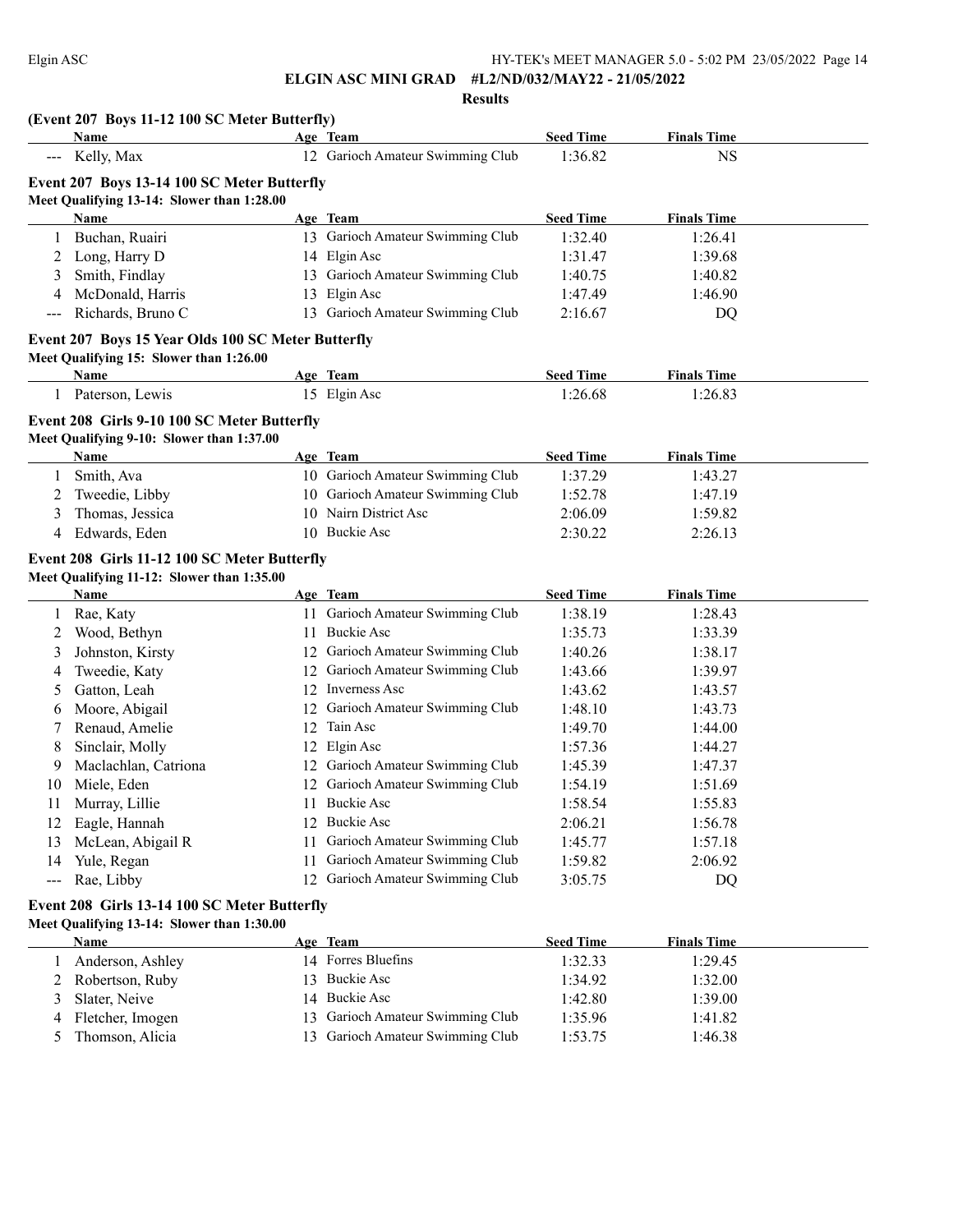$\equiv$ 

**ELGIN ASC MINI GRAD #L2/ND/032/MAY22 - 21/05/2022**

**Results**

#### **Event 209 Mixed 8 Year Olds 25 SC Meter Freestyle**

| Name              | Age Team                        | <b>Seed Time</b> | <b>Finals Time</b> |
|-------------------|---------------------------------|------------------|--------------------|
| Herbert, Samuel   | 8 Forres Bluefins               | 25.21            | 18.75              |
| 2 Williams, Sam   | 8 Nairn District Asc            | 26.92            | 23.28              |
| 3 Anderson, Megan | Inverness Asc                   | 31.53            | 24.30              |
| 4 McLean, Issac   | 8 Garioch Amateur Swimming Club | 44.03            | 24.57              |
| Forbes, Leo       | 8 Buckie Asc                    | 39.05            | 26.11              |

## **Event 211 Boys 9-10 50 SC Meter Breaststroke Meet Qualifying 9-10: Slower than 50.00**

|                      | Name                 |   | Age Team                        | <b>Seed Time</b> | <b>Finals Time</b> |  |
|----------------------|----------------------|---|---------------------------------|------------------|--------------------|--|
|                      | 1 Herbert, Jonathon  |   | 10 Forres Bluefins              | 54.78            | 50.10              |  |
|                      | 2 Paterson, Rhys     |   | 10 Elgin Asc                    | 53.72            | 55.09              |  |
| 3                    | Stewart, Callum      |   | 10 Buckie Asc                   | 55.85            | 58.03              |  |
|                      | 4 Coull, Harry       |   | 10 Buckie Asc                   | 58.63            | 59.02              |  |
|                      | 5 Santry, Brendan    |   | 9 Garioch Amateur Swimming Club | 1:00.53          | 59.33              |  |
| 6                    | Ross, Nathan         | 9 | Inverness Asc                   | 1:00.83          | 1:03.13            |  |
|                      | 7 McDonald, Lucas    |   | 10 Elgin Asc                    | 1:04.41          | 1:04.07            |  |
|                      | 8 Knight, Edison     |   | 9 Elgin Asc                     | 1:13.40          | 1:04.99            |  |
| 9                    | Scallon, Euan A      |   | 9 Garioch Amateur Swimming Club | 1:03.44          | 1:06.49            |  |
| $\sim$ $\sim$ $\sim$ | Fletcher, Humphrey A |   | 9 Garioch Amateur Swimming Club | 1:13.54          | DQ                 |  |
|                      | Russell, Riley       |   | Buckie Asc                      | 1:10.30          | DQ                 |  |

#### **Event 211 Boys 11-12 50 SC Meter Breaststroke Meet Qualifying 11-12: Slower than 48.00**

| <b>Name</b>        | Age Team                         | <b>Seed Time</b> | <b>Finals Time</b> |
|--------------------|----------------------------------|------------------|--------------------|
| Sheldon, Joe       | 12 Inverness Asc                 | 48.72            | 48.83              |
| 2 Milligan, George | Tain Asc                         | 51.88            | 49.71              |
| 3 Simpson, Sam     | Buckie Asc                       | 1:05.23          | 52.73              |
| 4 Scallon, Finn    | 11 Garioch Amateur Swimming Club | 52.45            | 53.90              |
| 5 Paterson, Ryan   | 12 Elgin Asc                     | 1:00.07          | 54.94              |
| --- Pumphrey, Jae  | Tain Asc                         | 1:13.22          | DO                 |

# **Event 211 Boys 13-14 50 SC Meter Breaststroke**

## **Meet Qualifying 13-14: Slower than 47.00**

| Name                  | Age Team                         | <b>Seed Time</b> | <b>Finals Time</b> |  |
|-----------------------|----------------------------------|------------------|--------------------|--|
| Coull, Luke           | 13 Buckie Asc                    | 47.95            | 44.98              |  |
| 2 Borejszo, Sambor    | 13 Inverness Asc                 | 51.38            | 50.24              |  |
| Bateman, Gregor       | 13 Grantown Swim Club            | 55.46            | 51.15              |  |
| --- Richards, Bruno C | 13 Garioch Amateur Swimming Club | 1:01.25          | DQ                 |  |

#### **Event 211 Boys 15 Year Olds 50 SC Meter Breaststroke Meet Qualifying 15: Slower than 45.00**

| Meet Qualifying 15: Slower than 45.00 |  |
|---------------------------------------|--|
| Name                                  |  |

| Name               | Age Team                          | <b>Seed Time</b> | <b>Finals Time</b> |  |
|--------------------|-----------------------------------|------------------|--------------------|--|
| Paterson, Lewis    | 15 Elgin Asc                      | 54.57            | 42.09              |  |
| 2 McKenzie, Murray | 15 Dingwall Amateur Swimming Club | 46.56            | 43.68              |  |

# **Event 212 Girls 9-10 50 SC Meter Breaststroke**

# **Meet Qualifying 9-10: Slower than 52.00**

| Name                | Age                | Team                              | <b>Seed Time</b> | <b>Finals Time</b> |  |
|---------------------|--------------------|-----------------------------------|------------------|--------------------|--|
| Sutherland, Katelin |                    | 10 Dingwall Amateur Swimming Club | 57.93            | 53.47              |  |
| 2 English, Annie    |                    | 10 Inverness Asc                  | 58.17            | 54.28              |  |
| 3 Lloyd, Diana      |                    | 10 Inverness Asc                  | 58.81            | 55.87              |  |
| Imlach, Orla        | $\vert$ () $\vert$ | Buckie Asc                        | 53.72            | 56.07              |  |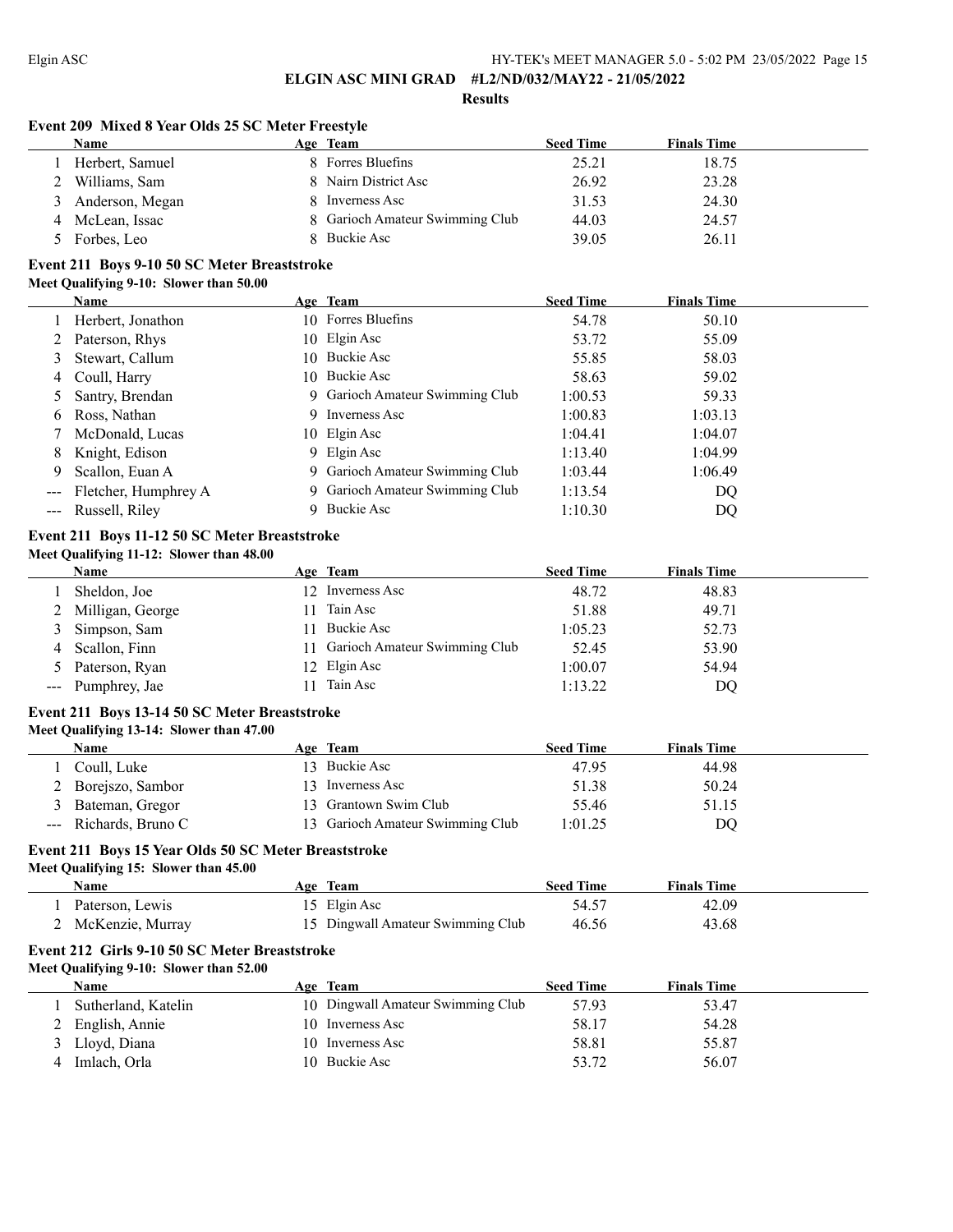#### **Results**

## **(Event 212 Girls 9-10 50 SC Meter Breaststroke)**

|       | Name                |     | Age Team                         | <b>Seed Time</b> | <b>Finals Time</b> |  |
|-------|---------------------|-----|----------------------------------|------------------|--------------------|--|
| 5     | Mackenzie, Isla     |     | 10 Inverness Asc                 | 1:00.13          | 56.29              |  |
| 6     | Williams, Eva       | 10. | Nairn District Asc               | 58.47            | 56.76              |  |
|       | Fatima, Rija        | 10. | Nairn District Asc               | 1:01.54          | 1:00.74            |  |
| 8     | West, Lara          |     | 10 Garioch Amateur Swimming Club | 1:00.65          | 1:02.51            |  |
| 9     | Murray, Emmie       |     | 9 Buckie Asc                     | 1:06.21          | 1:03.08            |  |
| 10    | Simpson, Poppy      |     | 9 Garioch Amateur Swimming Club  | 1:05.33          | 1:03.80            |  |
| 11    | Macpherson, Ailsa   |     | 9 Garioch Amateur Swimming Club  | 1:00.59          | 1:04.36            |  |
| 12    | Massey, Emily       |     | Garioch Amateur Swimming Club    | 1:09.56          | 1:06.12            |  |
| 13    | Simpson, Lana-Jade  | 10  | Buckie Asc                       | 1:11.43          | 1:08.63            |  |
| 14    | Thomson, Olivia     | 9.  | Garioch Amateur Swimming Club    | 1:18.36          | 1:09.89            |  |
| 15    | Macdonald, Iona     |     | 9 Inverness Asc                  | 1:21.00          | 1:09.97            |  |
| 16    | MacDonald, Caladh   |     | 9 Inverness Asc                  | 1:17.29          | 1:10.04            |  |
| 17    | West, Ava           | 10  | Garioch Amateur Swimming Club    | 1:19.26          | 1:13.53            |  |
| 18    | Mackie, Cembra      |     | 10 Elgin Asc                     | 1:37.07          | 1:13.72            |  |
| 19    | Parsons, Lucy       |     | 10 Elgin Asc                     | 1:26.38          | 1:20.87            |  |
| $---$ | Forsyth, Adelie     |     | 9 Elgin Asc                      | 1:24.18          | DQ                 |  |
|       | Burleigh, Florence  | 10  | Nairn District Asc               | 1:12.04          | DQ                 |  |
|       | Pritchard, Willow R |     | 10 Garioch Amateur Swimming Club | 1:24.93          | DQ                 |  |

# **Event 212 Girls 11-12 50 SC Meter Breaststroke**

# **Meet Qualifying 11-12: Slower than 50.00**

|               | Name               |     | Age Team                          | <b>Seed Time</b> | <b>Finals Time</b> |  |
|---------------|--------------------|-----|-----------------------------------|------------------|--------------------|--|
|               | Luce, Ava          |     | 12 Elgin Asc                      | 54.88            | 44.61              |  |
|               | Eagle, Hannah      |     | 12 Buckie Asc                     | 50.57            | 49.57              |  |
|               | Johnston, Kirsty   |     | 12 Garioch Amateur Swimming Club  | 52.43            | 51.13              |  |
| 4             | Renaud, Amelie     | 12. | Tain Asc                          | 52.31            | 53.77              |  |
|               | Pettigrew, Nieve   | 11. | Tain Asc                          | 57.89            | 53.83              |  |
| 6             | Gatton, Leah       |     | 12 Inverness Asc                  | 55.04            | 54.24              |  |
|               | McLean, Abigail R  | 11. | Garioch Amateur Swimming Club     | 55.66            | 58.48              |  |
| 8             | Yule, Regan        | 11. | Garioch Amateur Swimming Club     | 1:05.70          | 1:01.52            |  |
| 9             | Ralph, Darcy       |     | 11 Elgin Asc                      | 1:06.19          | 1:03.17            |  |
| 10            | Rae, Libby         |     | 12 Garioch Amateur Swimming Club  | 1:07.63          | 1:03.39            |  |
|               | Douglass, Scarlett | 11. | Elgin Asc                         | 1:33.01          | 1:22.01            |  |
| $\frac{1}{2}$ | Stewart, Sophie    |     | 12 Dingwall Amateur Swimming Club | 54.28            | DQ                 |  |

# **Event 212 Girls 13-14 50 SC Meter Breaststroke**

## **Meet Qualifying 13-14: Slower than 49.00**

|    | <b>Name</b>         |              | Age Team                          | <b>Seed Time</b> | <b>Finals Time</b> |
|----|---------------------|--------------|-----------------------------------|------------------|--------------------|
|    | Mitchell, Abbi      |              | 13 Elgin Asc                      | 49.01            | 42.49              |
|    | 2 Simpson, Sky      |              | 13 Dingwall Amateur Swimming Club | 50.09            | 46.64              |
| 3. | Roberts, Olivia     |              | 13 Forres Bluefins                | 49.64            | 47.17              |
| 4  | Pettigrew, Shaelynn | $\mathbf{R}$ | Tain Asc                          | 51.50            | 49.56              |
|    | 5 Fletcher, Imogen  |              | 13 Garioch Amateur Swimming Club  | 52.47            | 49.58              |
| 6  | Jones, Ava          |              | 13 Huntly Asc                     | 51.14            | 52.93              |
|    | Thomson, Alicia     |              | 13 Garioch Amateur Swimming Club  | 50.53            | DQ                 |
|    |                     |              |                                   |                  |                    |

## **Event 212 Girls 15 Year Olds 50 SC Meter Breaststroke Meet Qualifying 15: Slower than 47.00**

| Name              | Age Team                          | <b>Seed Time</b> | <b>Finals Time</b> |
|-------------------|-----------------------------------|------------------|--------------------|
| Wood, Chloe       | 15 Huntly Asc                     | 48.99            | 48.00              |
| Sutherland, Isla  | 15 Dingwall Amateur Swimming Club | 50.59            | 50.67              |
| --- Morrison, Eva | 15 Dingwall Amateur Swimming Club | 56.22            | DO                 |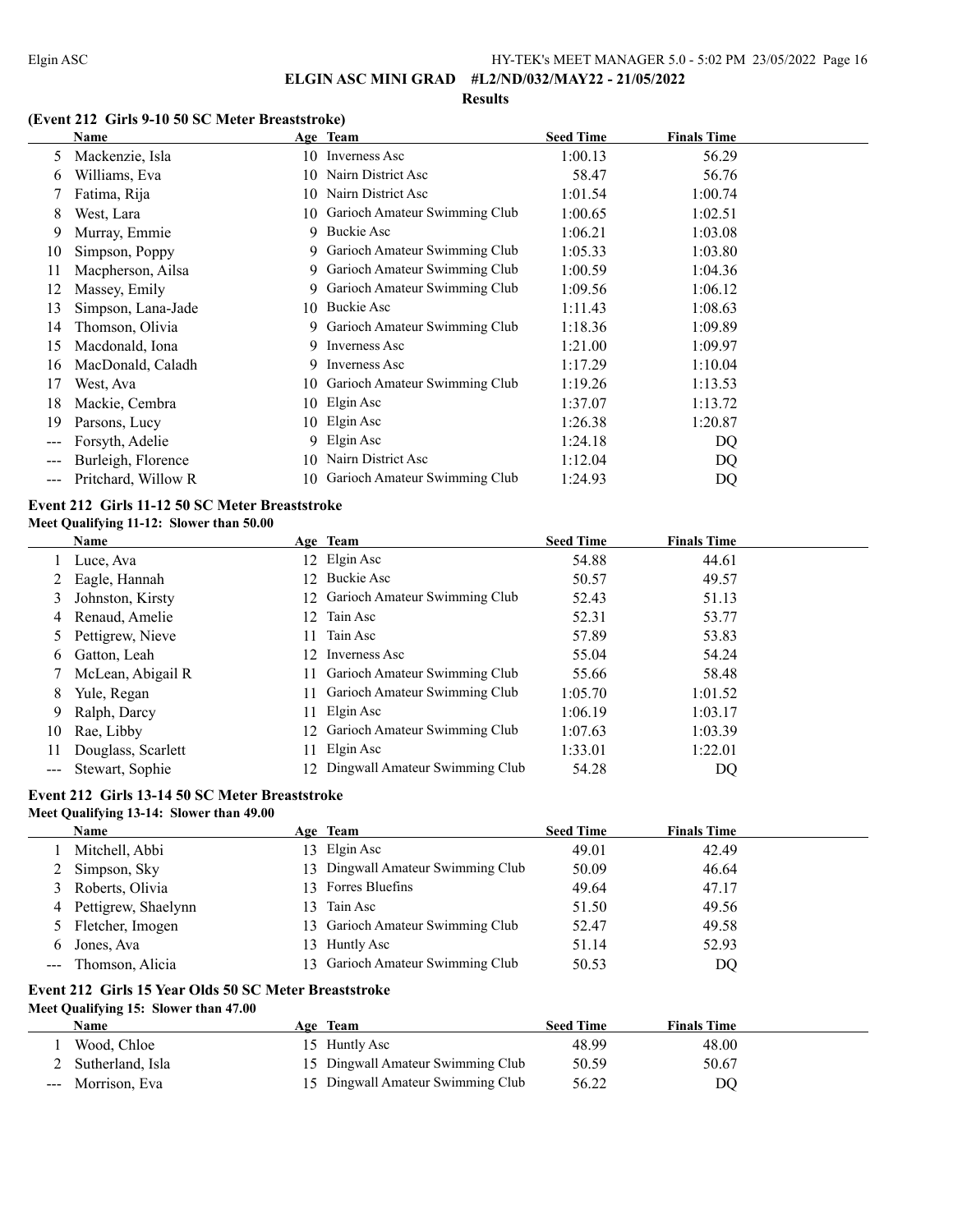L

**ELGIN ASC MINI GRAD #L2/ND/032/MAY22 - 21/05/2022**

#### **Results**

# **Event 213 Boys 9-10 100 SC Meter Freestyle Meet Qualifying 9-10: Slower than 1:23.00**

|   | <b>Name</b>     | Age Team                         | <b>Seed Time</b> | <b>Finals Time</b> |  |
|---|-----------------|----------------------------------|------------------|--------------------|--|
|   | Boyd, Toby      | 10 Garioch Amateur Swimming Club | 1:26.42          | 1:20.22            |  |
|   | Stewart, Callum | 10 Buckie Asc                    | 1:34.53          | 1:37.61            |  |
|   | Ross, Nathan    | 9 Inverness Asc                  | 1:53.56          | 1:37.84            |  |
| 4 | Santry, Brendan | 9 Garioch Amateur Swimming Club  | 2:07.03          | 1:42.03            |  |
|   | Scallon, Euan A | 9 Garioch Amateur Swimming Club  | 1:51.96          | 1:47.95            |  |
| 6 | Knight, Edison  | 9 Elgin Asc                      | 1:59.66          | 1:48.32            |  |
|   | Russell, Riley  | 9 Buckie Asc                     | 1:40.22          | 1:50.69            |  |
|   | Paterson, Rhys  | 10 Elgin Asc                     | 1:49.23          | 1:51.35            |  |

### **Event 213 Boys 11-12 100 SC Meter Freestyle Meet Qualifying 11-12: Slower than 1:18.00**

# **Name Age Team Seed Time Finals Time** 1 Ross, Euan 11 Forres Bluefins 1:21.86 1:18.09 2 Sheldon, Joe 12 Inverness Asc 1:25.84 1:27.12 3 Milligan, George 11 Tain Asc 1:37.17 1:31.52 4 Burke, Harris 12 Grantown Swim Club 1:39.51 1:34.53 5 Clarke, Oliver 11 Elgin Asc 1:47.29 1:35.43 6 Scallon, Finn 11 Garioch Amateur Swimming Club 1:42.84 1:36.77 7 McCann, Marley 11 Elgin Asc 1:35.96 1:40.57<br>
8 Simpson, Sam 11 Buckie Asc 1:35.00 1:47.33 8 Simpson, Sam 11 Buckie Asc 1:35.00 1:47.33 9 Anderson, Noah 12 Elgin Asc 1:57.77 1:49.77

#### **Event 213 Boys 13-14 100 SC Meter Freestyle Meet Qualifying 13-14: Slower than 1:09.00**

|    | Name              |     | Age Team                          | <b>Seed Time</b> | <b>Finals Time</b> |
|----|-------------------|-----|-----------------------------------|------------------|--------------------|
|    | Gow, Innes        |     | 14 Garioch Amateur Swimming Club  | 1:10.90          | 1:10.00            |
|    | Sparham, Duncan   | 14  | Grantown Swim Club                | 1:16.96          | 1:10.07            |
|    | Reid, Logan       | 13. | Forres Bluefins                   | 1:17.01          | 1:11.97            |
|    | Buchan, Ruairi    | 13  | Garioch Amateur Swimming Club     | 1:15.45          | 1:15.46            |
|    | Flew, Bjorn       | 14  | Grantown Swim Club                | 1:23.56          | 1:17.87            |
| 6  | Smith, Findlay    | 13  | Garioch Amateur Swimming Club     | 1:19.58          | 1:20.14            |
|    | Bateman, Gregor   | 13. | Grantown Swim Club                | 1:29.06          | 1:20.19            |
| 8. | Long, Harry D     |     | 14 Elgin Asc                      | 1:18.02          | 1:21.50            |
| 9. | Borejszo, Sambor  | 13. | Inverness Asc                     | 1:21.21          | 1:23.09            |
| 10 | McDonald, Harris  | 13. | Elgin Asc                         | 1:25.34          | 1:24.15            |
|    | Coull, Luke       | 13  | Buckie Asc                        | 1:26.49          | 1:27.84            |
| 12 | Gosling, Orrin    |     | 14 Dingwall Amateur Swimming Club | 1:42.09          | 1:28.13            |
| 13 | MacGruer, Jamie   | 13  | Dingwall Amateur Swimming Club    | 1:38.47          | 1:31.12            |
| 14 | Richards, Bruno C | 13  | Garioch Amateur Swimming Club     | 1:38.66          | 1:32.39            |

## **Event 213 Boys 15 Year Olds 100 SC Meter Freestyle Meet Qualifying 15: Slower than 1:06.00**

| <b>Name</b>          | Age Team                          | <b>Seed Time</b> | <b>Finals Time</b> |  |
|----------------------|-----------------------------------|------------------|--------------------|--|
| Pritchard, Hayden    | 15 Garioch Amateur Swimming Club  | 1:06.49          | 1:03.76            |  |
| Paterson, Lewis      | 15 Elgin Asc                      | 1:09.15          | 1:10.95            |  |
| McKenzie, Murray     | 15 Dingwall Amateur Swimming Club | 1:18.19          | 1:14.19            |  |
| Cook, Michael        | 15 Dingwall Amateur Swimming Club | 1:24.52          | 1:16.87            |  |
| Mahomoodally, Ridwan | 15 Inverness Asc                  | 1:23.92          | 1:22.58            |  |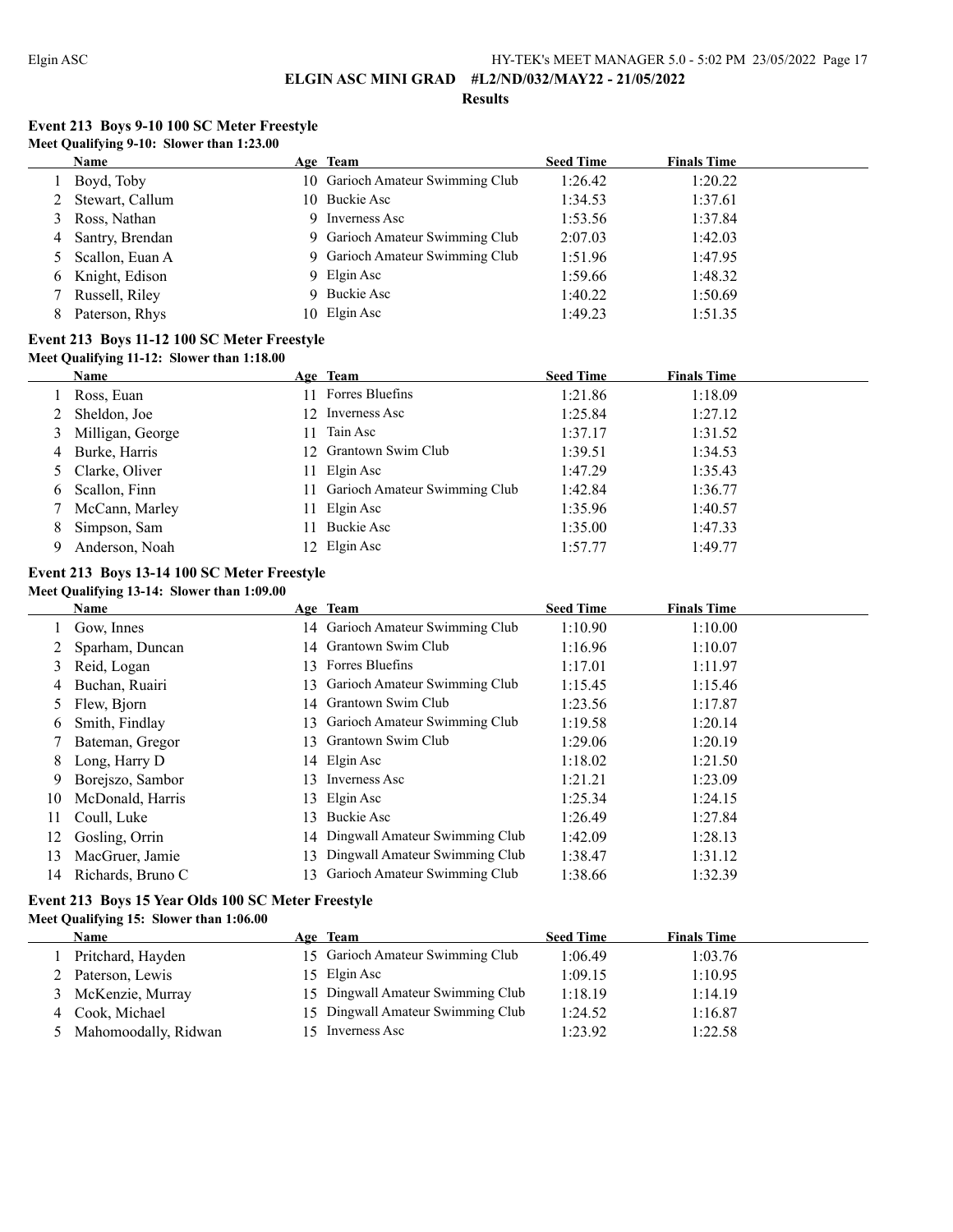### **Results**

# **Event 214 Girls 9-10 100 SC Meter Freestyle Meet Qualifying 9-10: Slower than 1:26.00**

|    | Name                 | Age Team                          | <b>Seed Time</b> | <b>Finals Time</b> |
|----|----------------------|-----------------------------------|------------------|--------------------|
|    | Sutherland, Katelin  | 10 Dingwall Amateur Swimming Club | 1:39.19          | 1:27.83            |
|    | 2 Thomas, Jessica    | 10 Nairn District Asc             | 1:40.22          | 1:36.63            |
|    | 3 Edwards, Eden      | 10 Buckie Asc                     | 1:42.79          | 1:44.21            |
|    | 4 Simpson, Lana-Jade | 10 Buckie Asc                     | 1:53.86          | 1:47.35            |
|    | West, Lara           | 10 Garioch Amateur Swimming Club  | 2:05.70          | 1:47.87            |
| 6  | Macpherson, Ailsa    | 9 Garioch Amateur Swimming Club   | 2:04.66          | 1:47.99            |
|    | Fatima, Rija         | 10 Nairn District Asc             | 1:48.21          | 1:48.49            |
| 8  | Massey, Emily        | 9 Garioch Amateur Swimming Club   | 2:11.72          | 1:55.20            |
| 9  | Thomson, Olivia      | 9 Garioch Amateur Swimming Club   | 1:55.44          | 1:58.18            |
| 10 | Pritchard, Willow R  | 10 Garioch Amateur Swimming Club  | 2:41.66          | 2:04.13            |
| 11 | West, Ava            | 10 Garioch Amateur Swimming Club  | 2:12.13          | 2:05.16            |

# **Event 214 Girls 11-12 100 SC Meter Freestyle**

## **Meet Qualifying 11-12: Slower than 1:21.00**

|     | Name                 |    | Age Team                       | <b>Seed Time</b> | <b>Finals Time</b> |
|-----|----------------------|----|--------------------------------|------------------|--------------------|
|     | Bulcraig, Emily      | 12 | Nairn District Asc             | 1:28.94          | 1:22.68            |
|     | Johnston, Kirsty     |    | Garioch Amateur Swimming Club  | 1:21.79          | 1:23.20            |
| 3   | Eagle, Hannah        | 12 | Buckie Asc                     | 1:24.69          | 1:24.00            |
| 4   | Moore, Abigail       |    | Garioch Amateur Swimming Club  | 1:23.68          | 1:24.07            |
| 5   | Luce, Ava            | 12 | Elgin Asc                      | 1:27.15          | 1:24.80            |
| 6   | Miele, Eden          |    | Garioch Amateur Swimming Club  | 1:28.83          | 1:25.30            |
|     | Maclachlan, Catriona |    | Garioch Amateur Swimming Club  | 1:29.73          | 1:25.34            |
| 8   | Gatton, Leah         | 12 | Inverness Asc                  | 1:22.81          | 1:27.43            |
| 9   | Renaud, Amelie       | 12 | Tain Asc                       | 1:27.69          | 1:29.47            |
| 10  | Murray, Lillie       |    | Buckie Asc                     | 1:36.18          | 1:29.48            |
| 11  | Sinclair, Molly      | 12 | Elgin Asc                      | 1:28.55          | 1:30.59            |
| 12  | Jones, Maisie        |    | Elgin Asc                      | 1:35.51          | 1:37.33            |
| 13  | Yule, Regan          |    | Garioch Amateur Swimming Club  | 1:42.18          | 1:40.67            |
| 14  | McLean, Abigail R    | 11 | Garioch Amateur Swimming Club  | 1:32.60          | 1:42.75            |
| 15  | Boyd, Eilidh         | 12 | Elgin Asc                      | 1:48.53          | 1:43.88            |
| 16  | Hubbard, Lilly       |    | Elgin Asc                      | 1:57.91          | 1:46.66            |
| 17  | Spencer, Mabel       |    | Elgin Asc                      | 1:37.80          | 1:50.82            |
| 18  | Rae, Libby           | 12 | Garioch Amateur Swimming Club  | 1:56.50          | 1:50.89            |
| --- | Pollock, Hannah      |    | Dingwall Amateur Swimming Club | 1:30.67          | DQ                 |

## **Event 214 Girls 13-14 100 SC Meter Freestyle Meet Qualifying 13-14: Slower than 1:11.00**

|     | Name                |    | Age Team                          | <b>Seed Time</b> | <b>Finals Time</b> |
|-----|---------------------|----|-----------------------------------|------------------|--------------------|
|     | Reid, Nevaeh        |    | 13 Buckie Asc                     | 1:13.47          | 1:11.41            |
|     | Robertson, Ruby     | 13 | Buckie Asc                        | 1:13.22          | 1:12.84            |
| 3   | Laurie, Rose        |    | 13 Nairn District Asc             | 1:14.39          | 1:13.94            |
| 4   | Powell, Grace       |    | 13 Elgin Asc                      | 1:13.13          | 1:14.07            |
|     | Anderson, Ashley    |    | 14 Forres Bluefins                | 1:14.01          | 1:14.97            |
| 6   | Mitchell, Abbi      |    | 13 Elgin Asc                      | 1:24.19          | 1:15.27            |
|     | McManus, Olivia     |    | 13 Inverness Asc                  | 1:17.63          | 1:15.90            |
| 8   | Martin, Sasha       |    | 14 Forres Bluefins                | 1:18.01          | 1:15.95            |
| 9   | Forbes, Lena        | 13 | Wick Amateur Swimming Club        | 1:15.84          | 1:16.25            |
| 10  | More, Alexandra     | 14 | Tain Asc                          | 1:15.95          | 1:16.75            |
| 11  | Sutherland, Flora   |    | 13 Dingwall Amateur Swimming Club | 1:23.07          | 1:17.98            |
| 12. | Pettigrew, Shaelynn | 13 | Tain Asc                          | 1:18.39          | 1:18.87            |